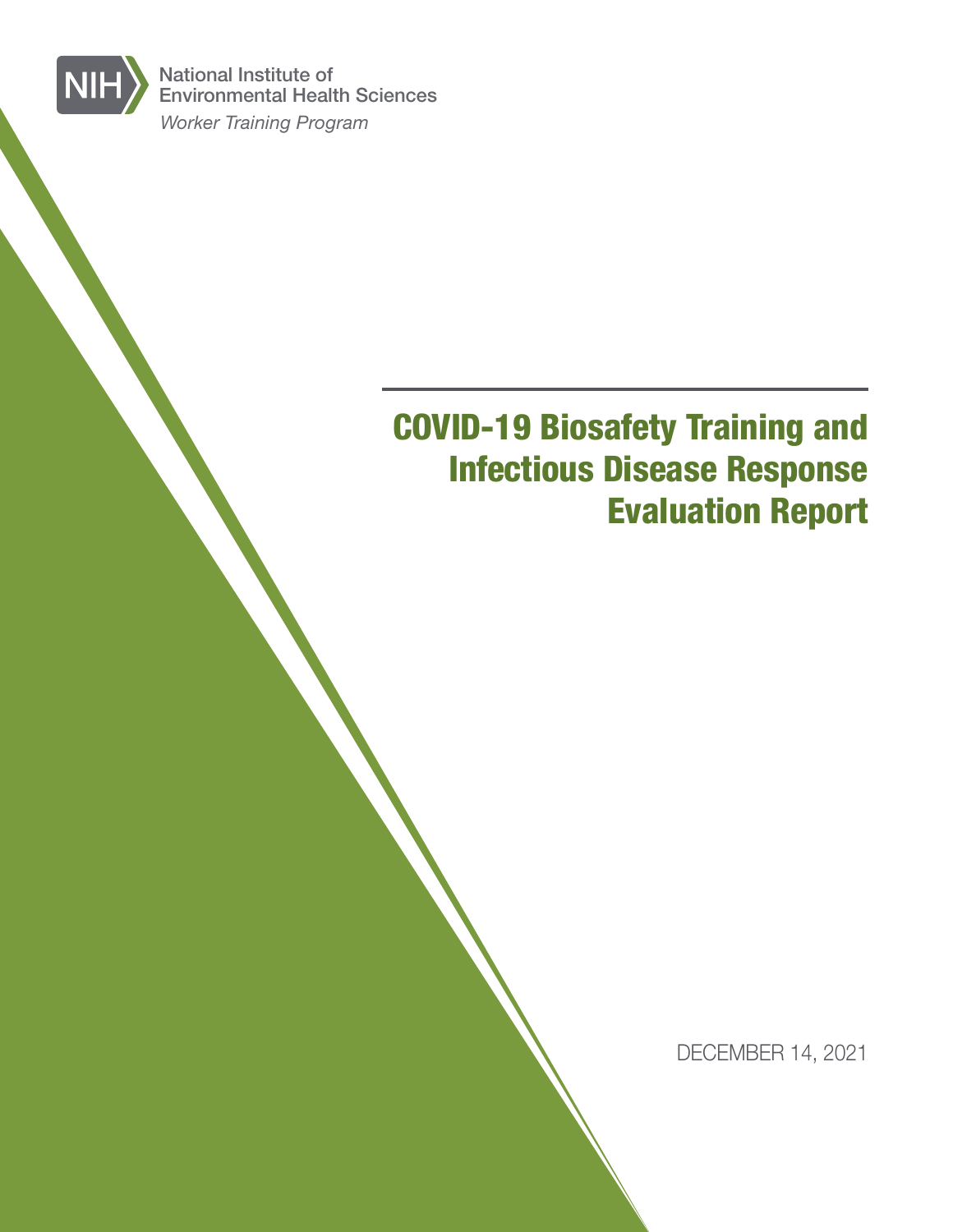# **Contents**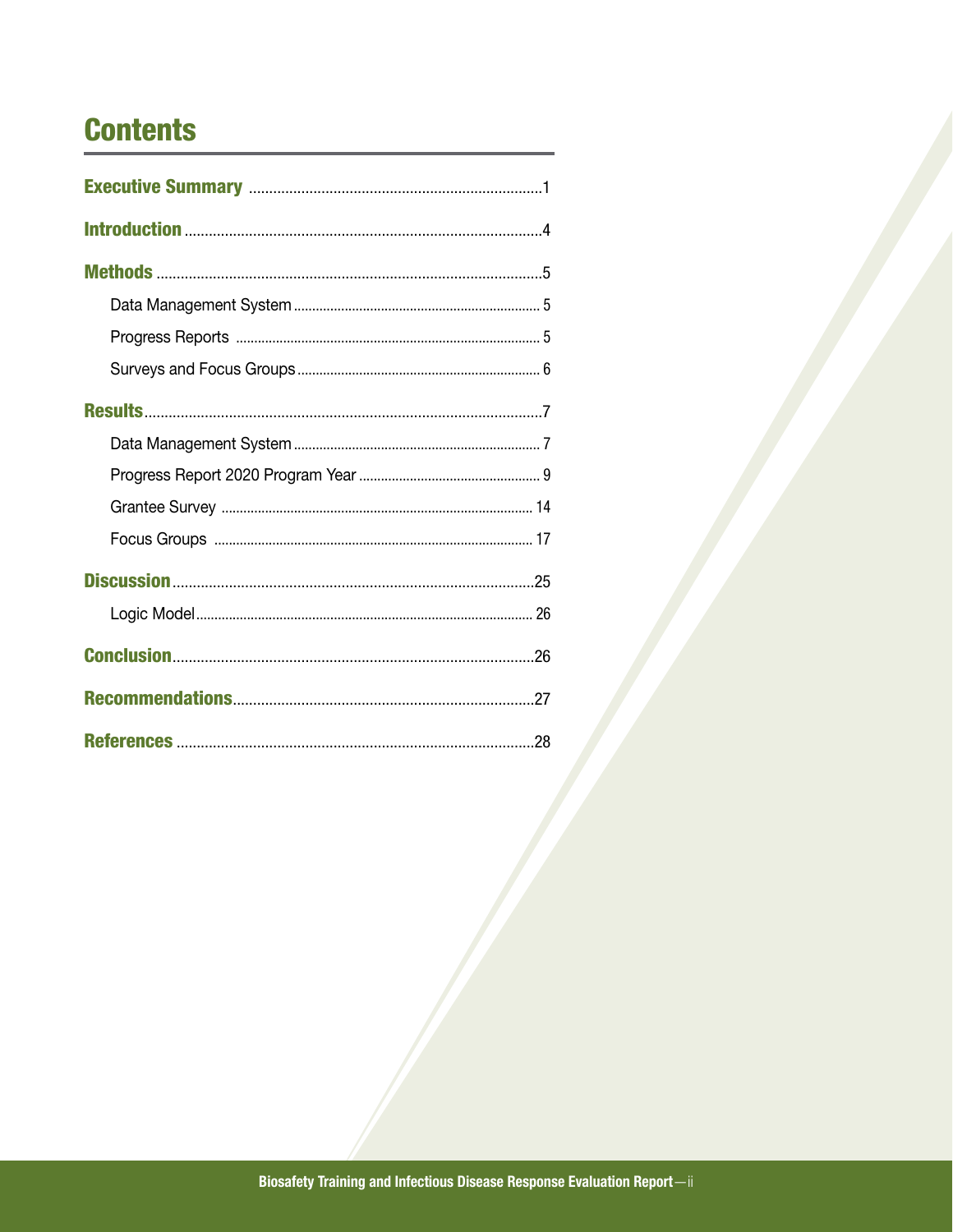## <span id="page-2-0"></span>Executive Summary

In March 2020, in response to the COVID-19 pandemic, the federal government of the United States (U.S. government) issued an emergency declaration. The National Institute of Environmental Health Sciences (NIEHS) Worker Training Program (WTP) received Congressional appropriations to fund worker-based training to prevent and reduce exposure to the coronavirus. WTP evaluated their COVID-19 training program for effectiveness, outcomes, and impact. This evaluation report focuses on data and results provided by WTP funded organizations (grantees) gathered from annual progress reports, training courses provided, a survey of grantee leadership and staff, and a focus group of grantee leadership and staff.

### Training Data

Grantees uploaded progress reports and training course data to the NIEHS Data Management System (DMS); data was downloaded by the evaluators. During the 2020 program year, across all WTP funding streams or program areas, 34,741 people were trained in 1,004 courses focused on COVID-19, for a total of 76,398 contact hours. The courses delivered to the most workers were Infectious Disease Awareness, Community-level infectious disease awareness, Final Rule Awareness (a hazardous material overview course applied to COVID-19), Infectious Disease Operations, and Infection Control Risk Assessment.

### Progress Reports

Based on progress report findings, the funded trainings generally used materials from the NIEHS WTP "Protecting Yourself from COVID-19 in the Workplace" and "Protecting Workers from COVID-19 in the Workplace: Essential and Returning Workers Training Tool." While grantees reported that many training programs were canceled due to COVID-19, some grantees described training delivered using adaptable methods under social distancing. And, in addition to general awareness courses, they included integrating COVID-19 into broader topics and disseminating courses online. WTP support aided the online training of grantees and instructors in the development and delivery of worker training program curricula by NIEHS. Grantees reached out to vulnerable populations with training and resources to support those most at risk, including American Indians, Alaska Natives, tribal organizations, and specific high-risk occupational sectors.

Ratings for COVID-19 training effectiveness and outcomes were limited, as evaluations take time and the results may not have been available or finalized by the progress report program year 2020 deadlines. However, reported effectiveness findings were generally positive. Descriptions of outcomes from COVID-19 training programs, such as creation or amendment of organizational practices, plans, policies, and hierarchy of controls; knowledge applied; skills used; or actions taken by trainees, were limited.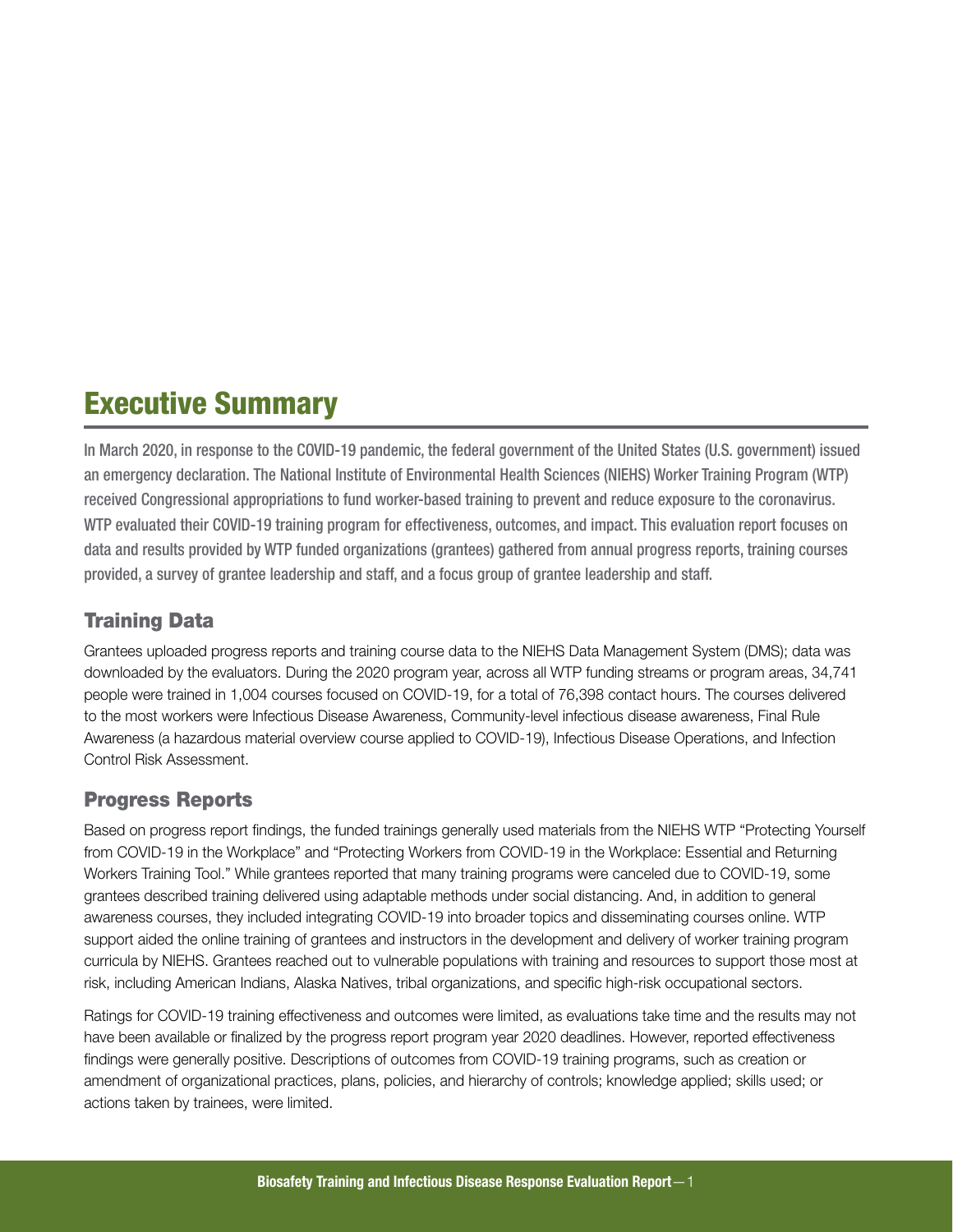### Grantee Survey and Focus Groups

Program data was gathered from grantee surveys and focus group sessions. The evaluators distributed grantee surveys by email (n=44) and held focus groups online. Among the survey responses (n=36, response rate = 81.8%) over 90% agreed with each evaluation question on how NIEHS WTP funding supported their organization or consortium in responding to the COVID-19 pandemic. Six focus groups were held with 26 total participants from 12 grantees. The focus groups supported the grantee survey findings. Participants described how useful the COVID-19 curriculum, webinars, and national calls had been for their organization or consortium. Some participants mentioned how NIEHS supported partnerships through webinars and national grantee calls were helpful in responding to COVID-19. Participants reported that they were able to provide outreach to vulnerable populations and their populations of focus through in-person and virtual platforms. Participants explained that the Ebola Infectious Disease Response Training Program (Ebola) helped prepare grantee organizations and consortia response to COVID-19 among Ebola grantees and non-Ebola grantees. They described the need for sustained funding because the Ebola grants ended in May 2020.

Participants described other ways that occupational safety and health training and response capacity was built over time. For example, grantees described how having NIEHS funding, fostered partnerships through grant training, and existing infectious disease response training programs helped build capacity to respond to the COVID-19 pandemic. Participants described how COVID-19 training materials were integrated into broader training. TTT and leadership programs were used to widely disseminate COVID-19 awareness and prepare instructors. Participants specified that NIEHS support has been instrumental in providing a more focused response to the COVID-19 pandemic.

### **Discussion**

There were no examples of inconsistency between the qualitative (focus groups) and quantitative (survey) results when compared for the following evaluation topics: NIEHS WTP developed resources; funding from NIEHS WTP; changes in workplace infection control policies, plans, and programs; preparing instructors to deliver COVID-19 training programs; COVID-19 outreach programs in addition to training courses; training essential workers and populations with high-risk of exposure to COVID-19; and integrating infectious training into broader curricula.

Grantees used NIEHS WTP funding to support the development, implementation, and dissemination of occupational safety and health and infection control worker training programs at their organizations or consortiums. Grantees were supported by NIEHS with funding, as well resources, such as webinars, national calls, and forums for discussion across grantees. Using NIEHS support, grantees changed organizational policies and programs related to occupational infection control and prepared a national cadre of instructors able to educate workers on health and safety aspects of COVID-19. WTP funding and training resources helped grantees' COVID-19 response by raising organizational capacity to train and to increase confidence in responding to future disasters. Funding dedicated to infectious disease response builds preparedness and facilitates an efficient response during a pandemic.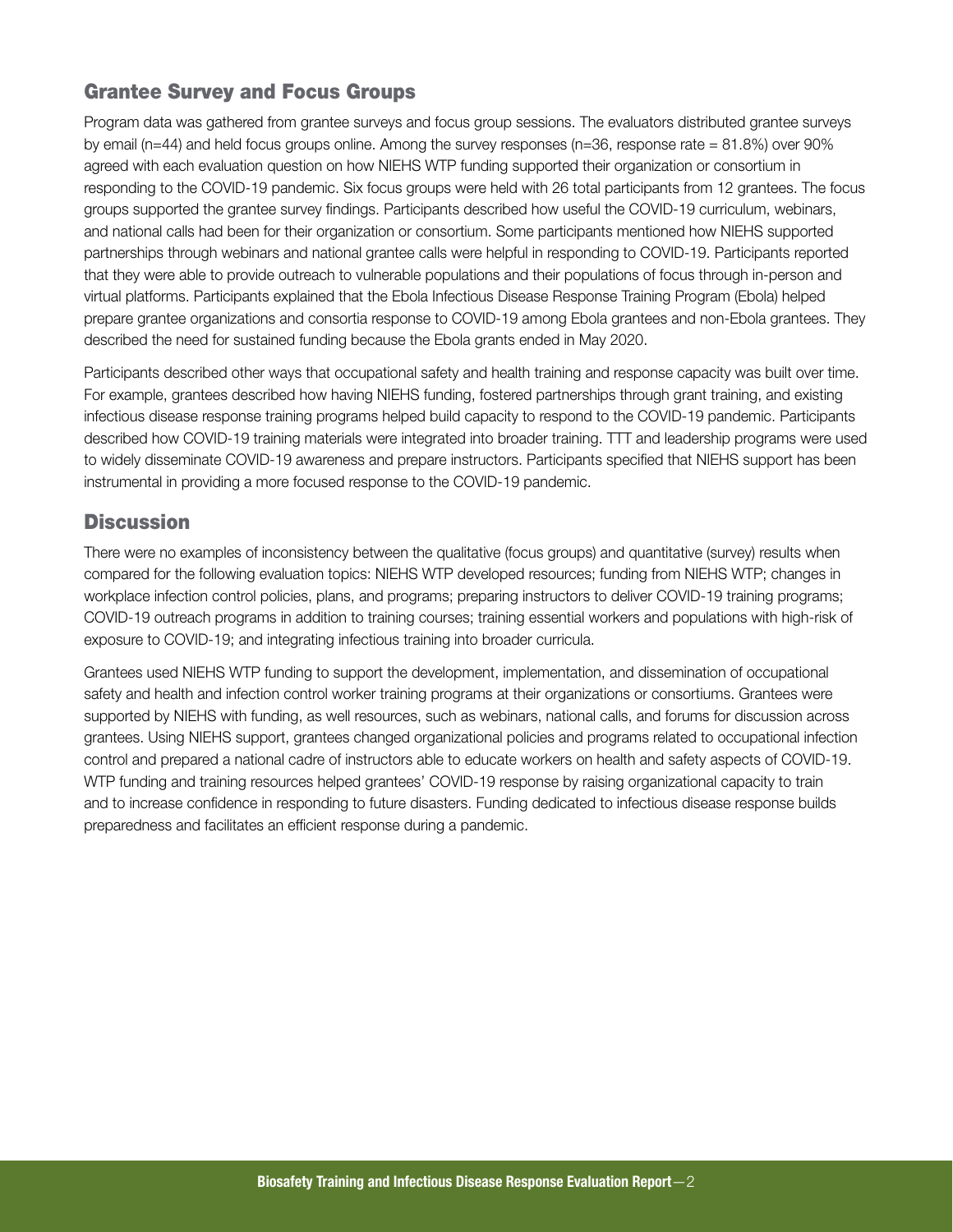### Recommendations

Based on findings, the following recommendations may improve NIEHS WTP COVID-19 response and prepare NIEHS WTP for other occupational safety and health training and future disasters or pandemics. The recommendations may also help WTP in supporting grantees and the broader occupational safety and health community.

| Recommendations from COVID-19 Training Program evaluation results |                                                                                                                                                                                                                                                                                                                                                                         |  |  |
|-------------------------------------------------------------------|-------------------------------------------------------------------------------------------------------------------------------------------------------------------------------------------------------------------------------------------------------------------------------------------------------------------------------------------------------------------------|--|--|
| <b>Issue</b>                                                      | <b>Recommendation</b>                                                                                                                                                                                                                                                                                                                                                   |  |  |
| COVID-19 program                                                  | COVID-19 and infectious disease training program and materials should continue to be<br>used, updated, and incorporated into a sustained training program to protect workers from<br>occupational exposure to infectious diseases.                                                                                                                                      |  |  |
| <b>Infectious disease training</b><br>program                     | Based on experiences of Ebola and COVID-19, identify sustained funding for infectious disease<br>preparedness and response.                                                                                                                                                                                                                                             |  |  |
| <b>Ebola evaluation</b>                                           | Perform evaluation to understand impact of and future directions for infectious disease training.                                                                                                                                                                                                                                                                       |  |  |
| <b>Recovery centers</b>                                           | Evaluate COVID-19 recovery centers for continued lessons learned and effectiveness.                                                                                                                                                                                                                                                                                     |  |  |
| <b>Virtual learning</b>                                           | Continue to dedicate program resources to assist instructors on the use of synchronous training<br>platforms, incorporating interactive sessions, identifying ways to use technology in a virtual<br>classroom, and use of hybrid training models.                                                                                                                      |  |  |
| <b>Partnerships</b>                                               | Continue to focus on developing and reinforcing partnerships among grantees and other<br>stakeholders.                                                                                                                                                                                                                                                                  |  |  |
| <b>Vulnerable and</b><br><b>High-risk Populations</b>             | Continue to focus on providing training and education to vulnerable populations. For American<br>Indians and Alaska Natives, organize discussion with those populations' leadership on how to<br>better provide training during times of social distancing and disaster.                                                                                                |  |  |
| <b>WTP National</b><br><b>Clearinghouse Curriculum</b>            | Continue to use curriculum, materials, and logistical support by WTP and the National<br>Clearinghouse in disaster responses to develop and disseminate timely and relevant information.                                                                                                                                                                                |  |  |
| <b>Webinars and weekly calls</b>                                  | Continue to use outreach to grantees during disasters to help disseminate timely and accurate<br>information and share across grantees, partner organizations, and subject matter experts.                                                                                                                                                                              |  |  |
| <b>Mental health and</b><br>resilience                            | Continue to incorporate mental health and disaster resilience materials into future curricula and<br>discussions on disaster responses.                                                                                                                                                                                                                                 |  |  |
| <b>Social media</b>                                               | Use NIEHS and grantees' social media platforms to provide timely information during disasters.                                                                                                                                                                                                                                                                          |  |  |
| Train-the Trainer (TTT)/<br>Leadership                            | Continue use of TTT and leadership programs in future disaster response curricula by WTP.                                                                                                                                                                                                                                                                               |  |  |
| <b>Evaluation</b>                                                 | Continue to support the Evaluation Community of Practice and dissemination of evaluation<br>tools and tips.                                                                                                                                                                                                                                                             |  |  |
| <b>NIEHS Data Management</b><br><b>System (DMS)</b>               | Revise DMS to better capture accomplishments not easily placed in the current format, such as<br>asking what are one or two of a grantee's greatest accomplishments and allowing grantees to<br>report their outreach activities (plans underway for both). Continue to use other mechanisms to<br>capture activities and accomplishments, such as technical workshops. |  |  |
| <b>Vaccination</b>                                                | WTP should continue to produce vaccination information and resources.                                                                                                                                                                                                                                                                                                   |  |  |
| <b>Consistency of guidance</b>                                    | In training resources, include acknowledgements of WTP's position of providing guidance that<br>prioritizes worker safety and health, which may be more protective than some federal or state<br>guidance.                                                                                                                                                              |  |  |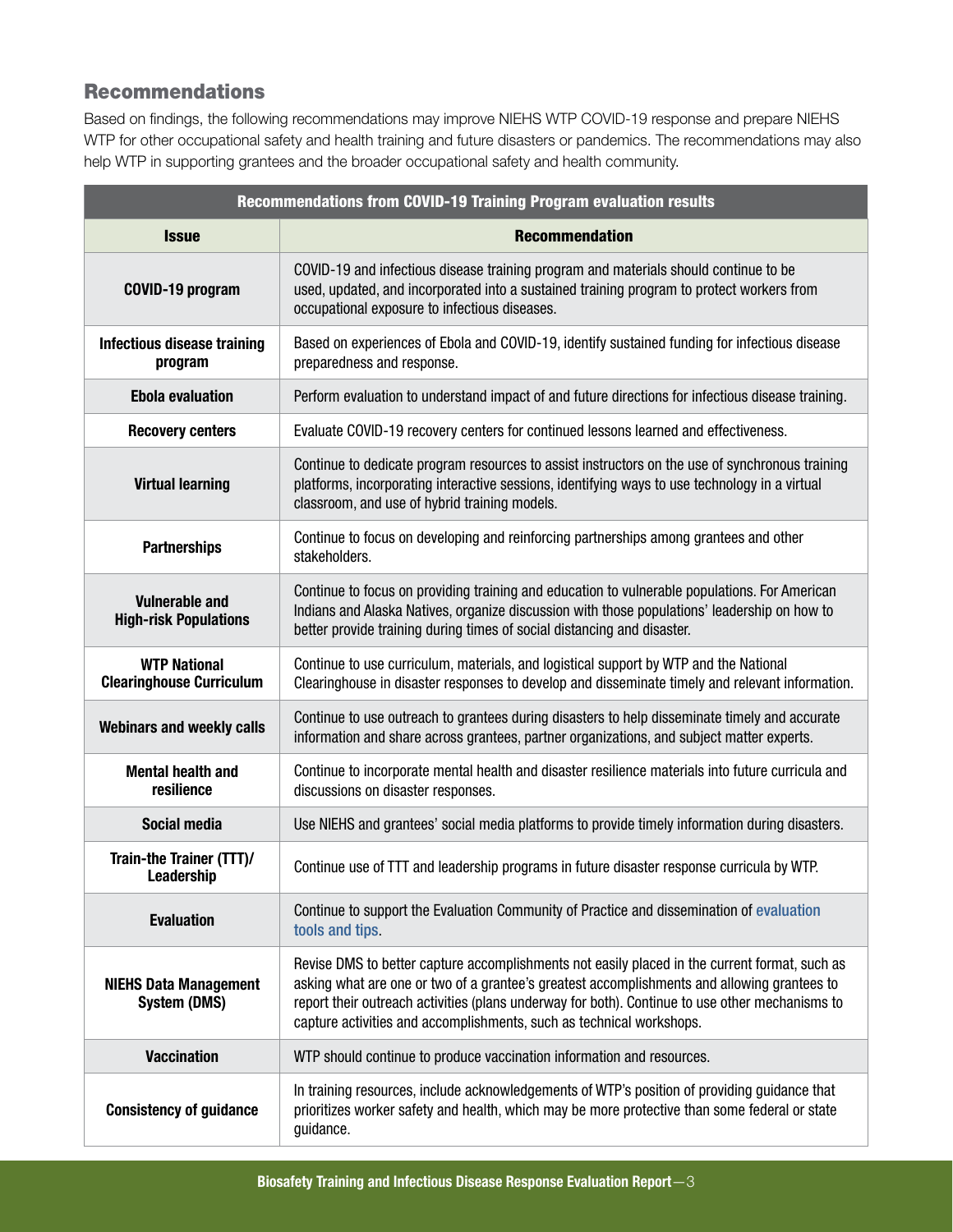## <span id="page-5-0"></span>Introduction

In March 2020, the United States federal government issued an emergency declaration in response to the COVID-19 pandemic.1 On March 6th, 2020, the National Institute of Environmental Health Sciences (NIEHS) Worker Training Program (WTP) received \$10 million from the Coronavirus Preparedness and Response Supplemental Appropriations Act, 2020 to fund "worker-based training to prevent and reduce exposure of hospital employees, emergency first responders, and other workers who are at risk of exposure to coronavirus through their work duties."<sup>2</sup> WTP had three main program objectives to respond to the pandemic: development of training tools and resources, including online content; providing funding to grantees; and providing technical and collaborative support to grantees for training in both online and in-person delivery.

Using the COVID-19 Congressional appropriations, NIEHS WTP provided supplemental funding to some grantees in Spring 2020 to support pandemic-related training activities.<sup>3</sup> Additionally for the response, all U45 cooperative agreements for the 2021 program year received Congressional COVID-19 funding.<sup>4</sup> Lastly, all grantees used their regular WTP funding in some way to manage the response, for training, technology improvements, outreach, or other activities.

WTP has historically provided occupational health and safety training responses to hazardous working conditions, such as disasters and infectious disease events.5,6 WTP's funding to organizations and consortiums nationwide has contributed to disaster response training, for example, the anthrax attacks in 2001, H5N1 and H1N1 outbreaks, Hurricanes Katrina and Sandy, and the Ebola epidemic in 2013.<sup>6</sup>

Evaluation and quality control is emphasized for the training programs using evaluation requirements in the grant funding opportunity announcement and the [Minimum Criteria for Worker Health and Safety Training for Hazardous Waste Operations and](https://tools.niehs.nih.gov/wetp/index.cfm?id=142)  [Emergency Response \(HAZWOPER\)](https://tools.niehs.nih.gov/wetp/index.cfm?id=142) (Minimum Criteria) guidance. Grantees have been publishing their training and evaluations since the early 1990s. WTP hosts regular grantee meetings and workshops that contain evaluation discussions, including "Prove it Makes a Difference: Evaluation Best Practices for Health and Safety Training" in 2012.7

In response to the COVID-19 pandemic, WTP focused on evaluating their COVID-19 training program for effectiveness, outcomes, and impact. They developed an online training course in March 2020; evaluation questions from this course were analyzed and described in detail in a presentation on the effort.<sup>8</sup> In summary, respondents agreed that "the training has prepared me to recognize COVID-19 hazards on the job" and "the training has increased my knowledge on how to control COVID-19 workplace exposures."8

WTP organized both stakeholders and a previously developed community of evaluators to prepare an evaluation plan for COVID-19. First, the plan was prepared as a draft by NIEHS staff, using the Ebola overall plan as a template, and then shared for review and feedback to a community of NIEHS-partnered evaluators in April 2020. The plan included the draft logic model for the NIEHS WTP COVID-19 Biosafety Training and Infectious Disease Response Initiative. Throughout the COVID-19 pandemic response, the plan was revised to update the evaluation focus, questions, intended outcomes, and a methodology for capturing and analyzing the data to draw conclusions and future response recommendations.

The components of the evaluation that contributed to findings are:

- [Needs assessment](https://tools.niehs.nih.gov/wetp/public/hasl_get_blob.cfm?ID=12361)
- [Grantee quantitative training data](https://www.niehs.nih.gov/careers/assets/docs/wtp_report_coronavirus_results_2020.pdf)
- [Grantee progress reports](https://www.niehs.nih.gov/careers/assets/docs/wtp_report_coronavirus_results_2020.pdf)
- Online trainee survey data ([immediate post-course](https://tools.niehs.nih.gov/wetp/public/hasl_get_blob.cfm?ID=12061) and follow-up)
- Focus groups (described in this report)
- Grantee survey (described in this report)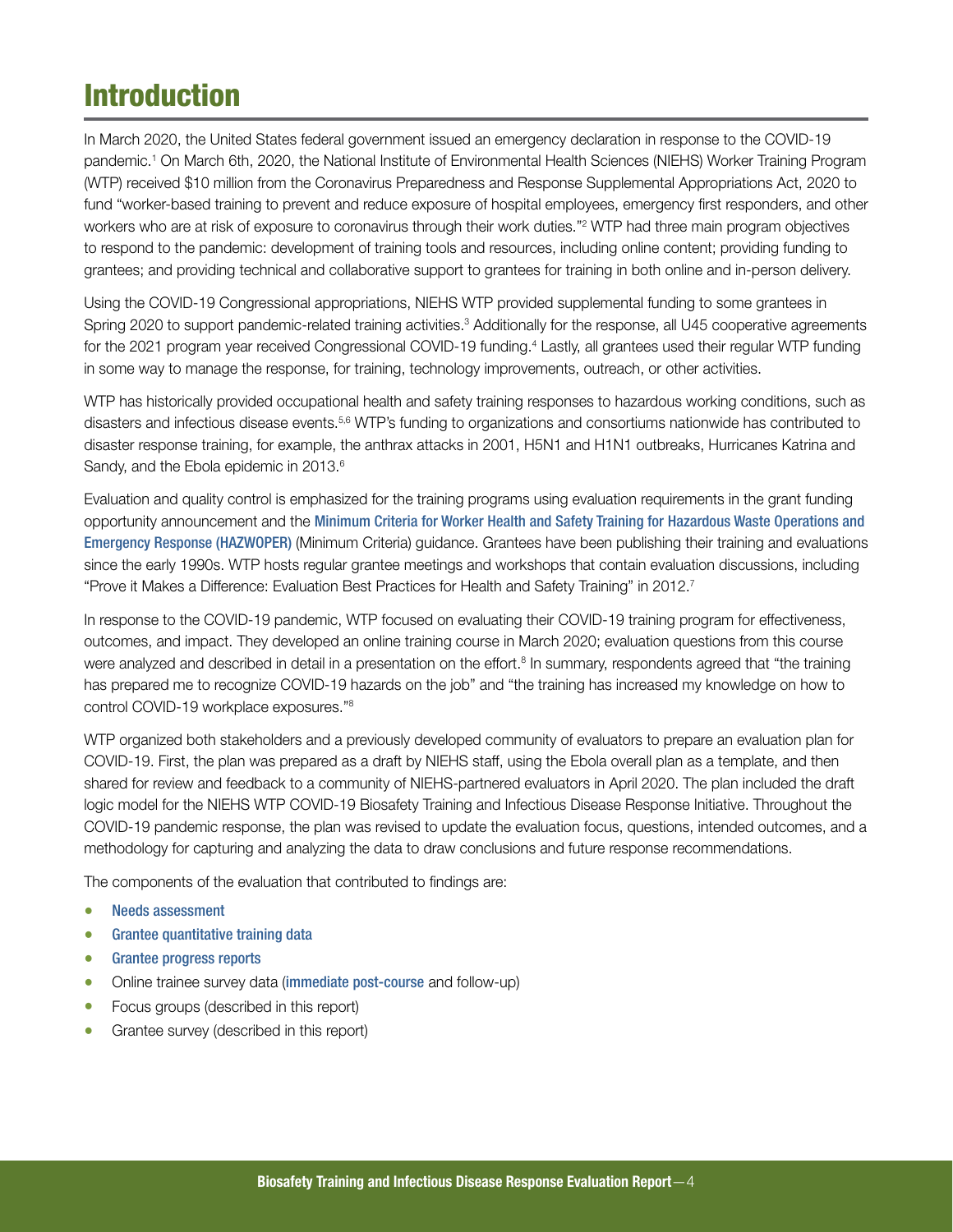<span id="page-6-0"></span>The evaluation report focuses on better understanding how funding was used by grantees to support the development, implementation, and dissemination of occupational safety and health and infection control worker training programs at their organizations or consortiums. The report also includes what outcomes resulted from the training activities. The evaluation will be used to provide lessons learned, support program accountability, and prepare for future occupational health and safety training responses.

## **Methods**

The evaluation questions were derived from the overall logic model and discussions of evaluation priorities. Through an iterative process, program evaluators developed questions in collaboration with stakeholders, WTP community of evaluators, and NIEHS WTP staff. Process evaluation, program outputs, and outcome evaluation questions were identified. Then the evaluators reviewed whether prior activities had already addressed or provided data towards any of the evaluation questions. Evaluation topics in the "WTP COVID-19 Training Needs Assessment" include challenges in delivery of COVID-19 awareness training, such as

- virtual training logistics and reaching essential workers and vulnerable populations
- ways in which grantees moved their Hazardous Waste Worker Training Program (HWWTP), HAZMAT Disaster Preparedness Training Program (HDPTP), Environmental Career Worker Training Program (ECWTP), and Department of Energy (DOE) Program regularly scheduled training to virtual platforms
- how Small Business Innovation Research (SBIR) programs conducted e-learning activities
- how grantee training addressed traditionally in-person skills development under pandemic conditions
- and use and utility of training technologies in virtual training.<sup>9</sup>

Some questions were addressed in the trainer development webinar series and grantee calls, such as how disaster resiliency training was integrated into the WTP response.

### Data Management System

Grantees report on delivery of training courses and related program outputs through the NIEHS WTP online Data Management System (DMS). The data are uploaded into the DMS through a secure platform and include details related to each course offered and its funding mechanism. Interim data are submitted through two months before the end of the budget year while final data are submitted two months after the end of the budget year. Full descriptions of the DMS results of COVID-19 trainings for the 2020 program year are provided in a fact sheet ([WTP Coronavirus Activities: Results](https://www.niehs.nih.gov/careers/assets/docs/wtp_report_coronavirus_results_2020.pdf)  [from 2020 Supplemental Appropriations and Other Funding](https://www.niehs.nih.gov/careers/assets/docs/wtp_report_coronavirus_results_2020.pdf)),<sup>3</sup> and a similar analysis for 2021 data will be available in 2022. Analysis of the DMS provided the number of training courses delivered; number of contact hours; number of training participants; types of courses delivered; levels of training (such as awareness, operations, and TTT); number of TTT courses delivered; types of training delivery formats used; location of in-person courses; and location of online only course participants.

### Progress Reports

Grantees upload progress reports of their annual activities twice a year. Interim and final reports are due at the same time as the training data, two months before the end of the budget year and two months after the end of the budget year. For this evaluation report, submitted October 2020 (HWWTP, HDPTP, ECWTP) and November 2020 (DOE), final progress reports from the 2020 program year were used. The progress report outlines the training activities the grantee conducted under HWWTP, HDPTP, ECWTP, and DOE.

WTP provides the progress reports template, which covers sections such as training accomplishments, training effectiveness, trainee follow-up, instructor support, supplemental progress/carryover, and COVID-19 activities.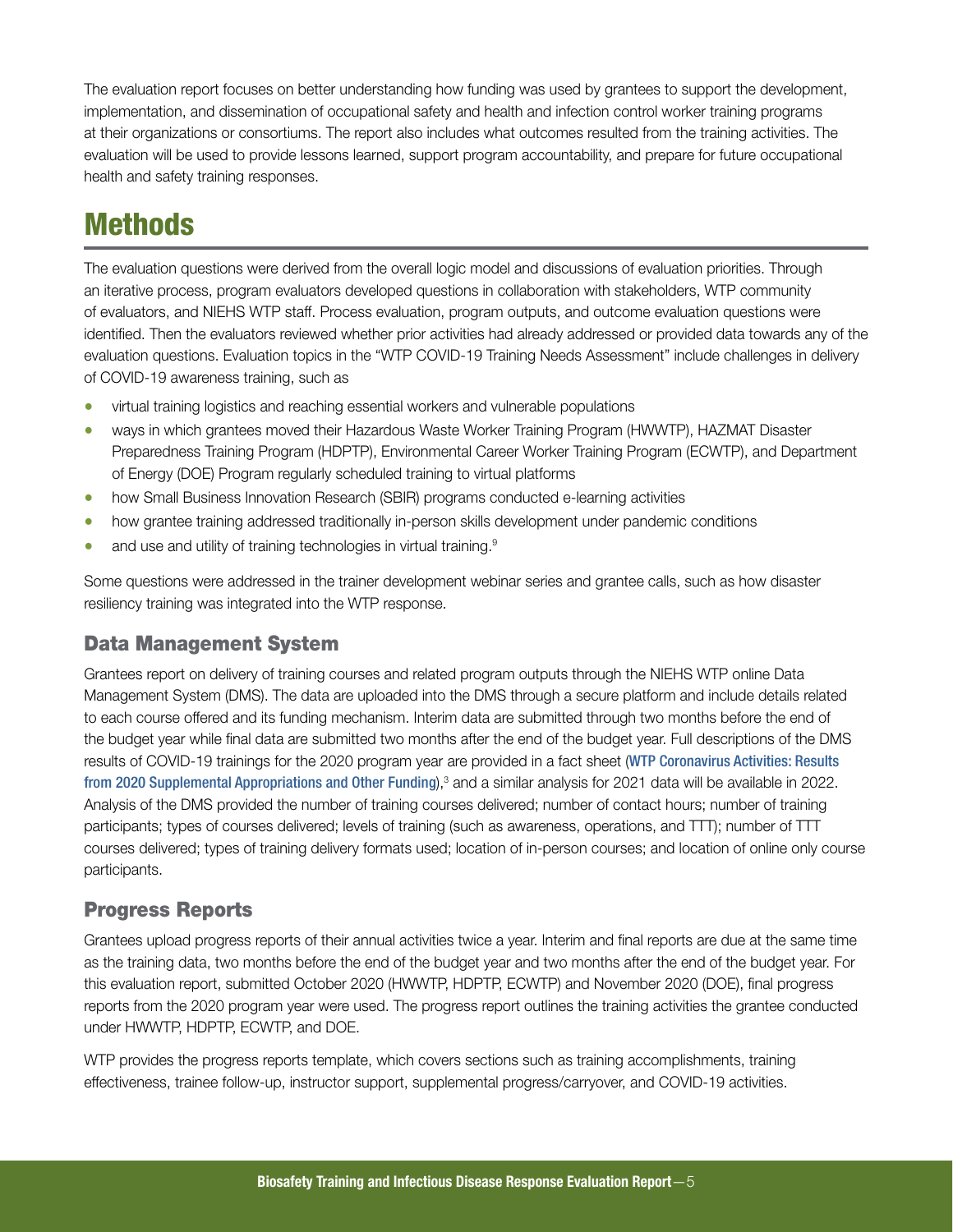<span id="page-7-0"></span>Based on the overall evaluation plan for the COVID-19 Biosafety Training and Infectious Disease Response Initiative, the evaluators, stakeholders, WTP community of evaluators, and NIEHS WTP staff used an iterative process to develop the progress report data collection questions. The questions were organized into a data collection table, and then with five grantee reports, evaluators pilot tested the initial progress report data collection. Based on those findings and identified issues, the evaluator worked with WTP staff to further revise the data collection instrument. The following focused topics were developed by the evaluators to review the progress reports:

- Examples of NIEHS-funded COVID-19 trainings being used to support grantee organizations and communities (including Sectors trained);
- Rating COVID-19 training effectiveness, which may include common metrics such as:
	- 1. Preparing workers to recognize COVID-19 hazards on the job;
	- 2. Increased knowledge on how to control COVID-19 workplace exposures; and
	- 3. Preparing trainers to instruct a COVID-19 worker health and safety training class (TTT).
- Develop training resources and cite publications;
- Descriptions of outcomes from COVID-19 training programs, such as created or amended organizational practices, plans, policies, and hierarchy of controls; knowledge applied; skills used; or actions taken by trainees;
- Grantee's ability to quickly develop and deliver infectious disease response training; and
- Efforts in training instructors on COVID-19, such as TTT programs.

For all funded programs, the evaluators downloaded the respective final 2020 program year progress reports for each grantee. One evaluator reviewed each progress report. Comparing findings across grantees allowed identification of common themes for each metric. No personal identifying information was collected during the analysis. Additional findings will be assessed from the 2021 progress reports due August 1st (HWWT, HDPTP, ECWTP) and October 1st (DOE).

### Surveys and Focus Groups

There were still several inadequately addressed evaluation questions in the existing DMS data collection and progress reports. For those remaining evaluation questions, a survey and focus group instrument were developed through an iterative process with stakeholders, WTP community of evaluators, and NIEHS WTP staff.

The grantee survey included seven items using a 5-point Likert scale of "strongly agree" to "strongly disagree" with a "not applicable" (N/A) option. The Qualtrics survey link was sent by email to all grantee Principal Investigators (PIs), as well as Program Directors when applicable, including grantees under the Ebola Biosafety and Infectious Disease Response Training (IDR) Program (n=44). The survey distribution relied on a snowball sampling method, and asked email recipients to share with consortium leadership, such as subgrantee directors. Respondents identified which organization or consortium they represented and if they were a trainer at that listed organization or consortium. The grantee survey was analyzed by frequency and proportion of responses and used a chi-square analysis to compare responses for trainers versus non-trainers.

Focus group sessions used a convenience sampling method. Individual emails were sent to each PI and related Program Director, as applicable (n=29), and asked them to provide names of up to two individuals who would best be able to answer the focus group questions. IDR grantees were excluded. The focus group questions were sent as an email attachment. Recipients could designate themselves, a key staff person, a consortium lead, or a trainer.

The email contained a Qualtrics survey link where respondents could list times and dates that they might attend based on a list the evaluators provided, with an option to list dates and times if none were feasible. The respondents were divided into five sessions.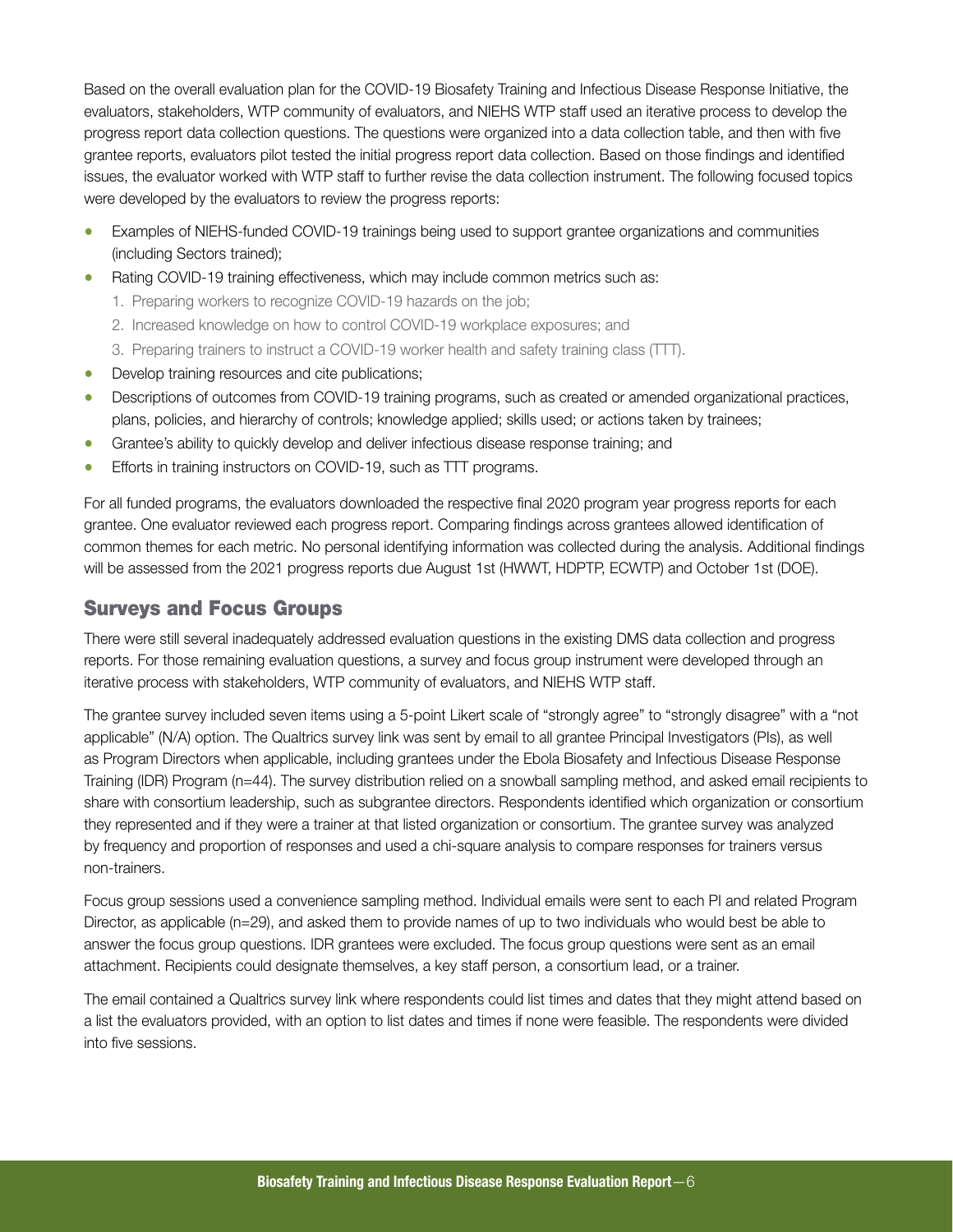<span id="page-8-0"></span>The focus groups were held over a Zoom platform. An NIEHS contractor facilitated the focus groups, while an NIEHS staff member attended to support technical issues, provide feedback on the order of questions, and ask follow-up questions when applicable. The facilitator followed the introductory script from the focus group tool, which described how the session would be conducted. The sessions were recorded for transcription purposes only. Each session was held for one hour and questions were asked based on the flow of discussion and roles of participants.

The evaluator transcribed the recording of each session and coded it for common themes related to the evaluation questions. No identifying information was collected during the notetaking, and any information that could be linked back to a trainee was removed or paraphrased.

Both the survey and focus group were voluntary and confidential. However, during focus group discussions, the identity of participants could not be private between the participants.

The qualitative and quantitative results were integrated into a joint table to assess consistency between these results and to help generate lessons learned and recommendations.

The study was given fast-track clearance on April 22, 2021 by the Office of Management and Budget under study number 0925-0648.

All survey quantitative analyses were performed using IBM SPSS Statistics Version 27. All qualitative analyses were performed using NVivo Version 12.

## **Results**

### Data Management System

Results of the DMS 2020 supplemental grants are available in full detail [in a separate report](https://www.niehs.nih.gov/careers/assets/docs/wtp_report_coronavirus_results_2020.pdf) that includes: number of training courses delivered; number of contact hours; number of training participants; types of courses delivered; number of TTT courses delivered; types of training delivery formats used; location of in-person courses; and location of participants from online only courses. Some of the findings are presented in this report below.

Across all WTP funding streams or program areas during the 2020 program year (January 2020 through July or August 2020, depending on the program), 34,741 people were trained in 1,004 courses focused on COVID-19, for a total of 76,398 contact hours. The courses delivered to the most workers were Infectious Disease Awareness, Communitylevel Infectious Disease Awareness, Final Rule Awareness (a hazardous material overview course, applied to COVID-19), Infectious Disease Operations, and Infection Control Risk Assessment (see Table 1 and Figure 1).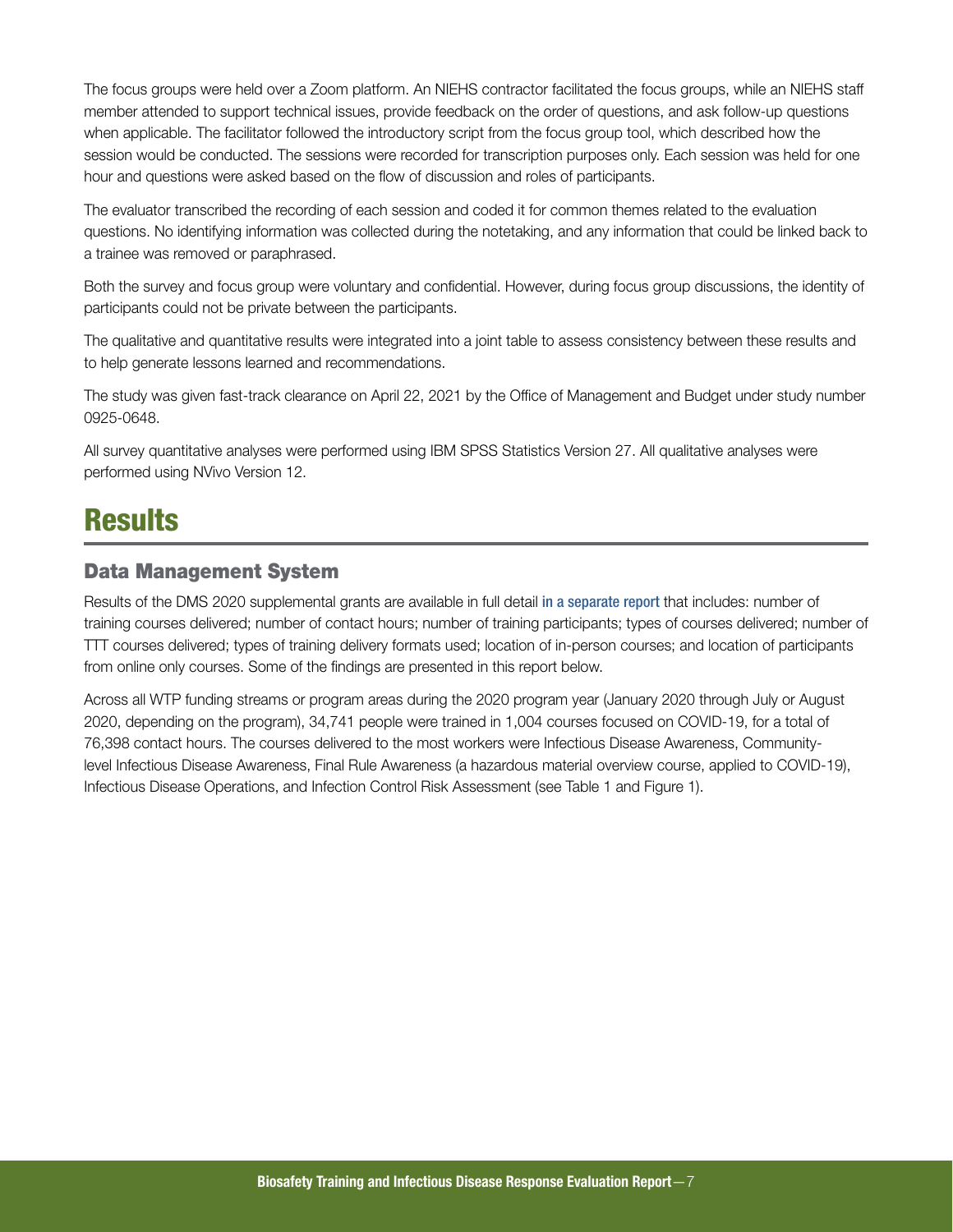Table 1. Number of courses, number of workers trained, and total contact hours of training under any funding source (Jan-Aug 2020)

| <b>Course Name</b>                                    | <b>Number of</b><br><b>Courses</b> | <b>Number of</b><br><b>Workers</b> | <b>Total Hours</b><br><b>Contact Hours</b> |
|-------------------------------------------------------|------------------------------------|------------------------------------|--------------------------------------------|
| <b>Airborne Transmission Standard</b>                 | 12                                 | 251                                | 753                                        |
| <b>Blood Borne Pathogen Train-the-Trainer</b>         | 4                                  | 58                                 | 143                                        |
| <b>Community-Level Infectious Disease Awareness</b>   | 126                                | 10,977                             | 20,915                                     |
| <b>Domestic Preparedness Awareness</b>                | 45                                 | 688                                | 9,853                                      |
| <b>Emergency Response Awareness</b>                   | 12                                 | 236                                | 398                                        |
| <b>Emergency Response for Specific Hazards</b>        | $\overline{2}$                     | 20                                 | 50                                         |
| <b>Emergency Response Refresher</b>                   | 2                                  | 28                                 | 224                                        |
| <b>Evaluation of Industrial Ventilation</b>           | 1                                  | 58                                 | 464                                        |
| <b>Final Rule Awareness</b>                           | 18                                 | 3,951                              | 11,853                                     |
| <b>General Construction Safety</b>                    | 5                                  | 159                                | 1716                                       |
| <b>General Industry Safety</b>                        | 14                                 | 238                                | 414                                        |
| <b>Hazard Communication</b>                           | 1                                  | 11                                 | 22                                         |
| <b>Industrial Emergency Responder Technician</b>      | 1                                  | 10                                 | 400                                        |
| <b>Infection Control Risk Assessment</b>              | 41                                 | 1,537                              | 3,064                                      |
| <b>Infectious Disease Awareness</b>                   | 631                                | 13,814                             | 21,493                                     |
| <b>Infectious Disease Awareness Train-the-Trainer</b> | 32                                 | 368                                | 763                                        |
| <b>Infectious Disease Operations</b>                  | 20                                 | 1,782                              | 2,363                                      |
| <b>Infectious Disease Worker Refresher</b>            | 3                                  | 108                                | 216                                        |
| <b>Opioids in the Workplace</b>                       | 1                                  | 9                                  | 18                                         |
| <b>Personal Protective Equipment Awareness</b>        | 3                                  | 48                                 | 180                                        |
| <b>Resiliency</b>                                     | 24                                 | 329                                | 895                                        |
| <b>Respiratory Protection</b>                         | 1                                  | 12                                 | 24                                         |
| <b>Site Worker Refresher</b>                          | 1                                  | 10                                 | 80                                         |
| <b>Training Methods/Trainer Development</b>           | $\overline{\mathbf{4}}$            | 39                                 | 97                                         |
| <b>Grand Total</b>                                    | 1,004                              | 34,741                             | 76,398                                     |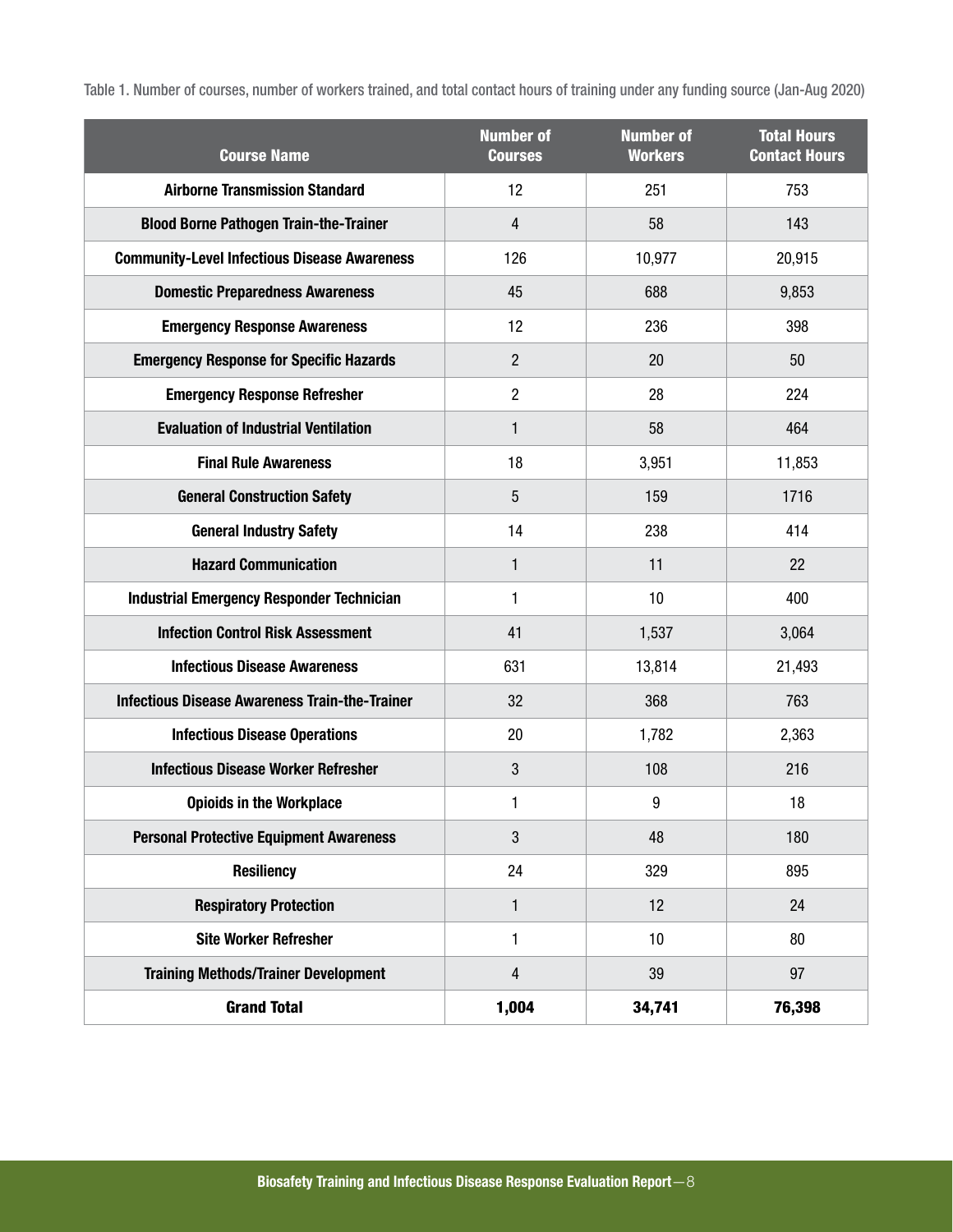<span id="page-10-0"></span>



### Progress Report 2020 Program Year

The following findings are from the 2020 progress reports.

### Integration and Delivery

Examples of NIEHS-funded COVID-19 trainings are being used to support grantee organizations and communities that include different occupational sectors. Generally, the funded trainings used materials from the NIEHS WTP "Protecting Yourself from COVID-19 in the Workplace" and "Protecting Workers from COVID-19 in the Workplace: Essential and Returning Workers Training Tool." Some grantees described delivering training using adaptable methods under social distancing and beyond general awareness courses, including integrating COVID-19 into broader topics and through online dissemination. Grantees provided the following examples:

- Developed two different simulation platforms e-simulation and virtual reality and supported timely information delivery through webinars and synchronous training.
- Integrated the theme of COVID-19 with Leptospirosis, Mold, and use of personal protective equipment (PPE).
- Our training is done in a synchronous online environment and delivered in English and Spanish. We have been able reach a new set of populations through our online platform.
- The COVID-related training resources from WTP and the Clearinghouse have been invaluable for these efforts. As many businesses are now beginning to reopen, we expect the need to further develop or adapt training materials to support workers and employers in implementing effective coronavirus controls.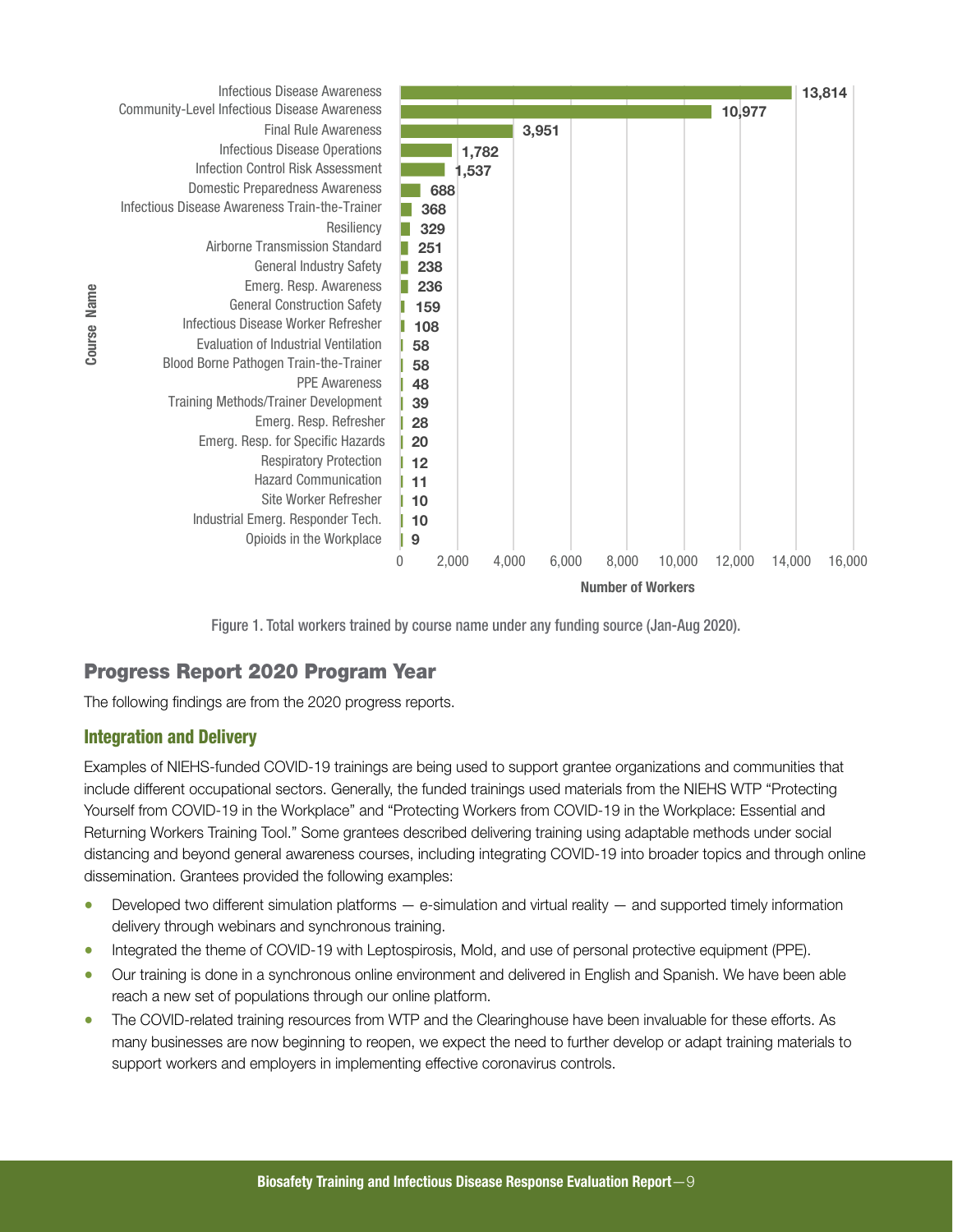### **Occupations**

Sectors trained were across various industries, occupations, and unions. The reported occupations trained were:

#### Occupations reported in 2020 Progress Reports.

- Healthcare Workers
- Teachers/Students
- Construction Workers
- Painters
- Maintenance Professionals
- First Responders and Emergency Medical Service Workers
- Attorneys
- Public Health Professionals
- Nail Salon Workers
- Disaster and Community Volunteers/Workers
- Maritime Workers
- Waste Haulers
- Transport Workers
- Food Service Workers
- Laboratory Workers
- Airline/Airport Workers
- Oil and Gas Workers
- Parks and Recreation Workers
- Agriculture Workers
- Wastewater Treatment Workers
- Day Laborers
- Casino Workers
- Management and Supervisors
- Acupuncturists

#### Reaching Vulnerable and High-risk Populations

As part of efforts to reach high-risk groups, grantees reached out to American Indians, Alaska Natives, low-wage Spanish speakers, and other groups vulnerable to COVID-19. Examples include:

- Given the limited internet availability on the Navajo Nation and other reservations [grantee] provided USB flash drive copies of its COVID-19 training courses for dissemination among the Southwest tribal communities
- Conducted 14 virtual COVID-19 awareness courses for Alaska Natives in partnership with the Alaska Forum
- Access to time and adequate computer technology has also proven difficult for reaching low-wage Spanishspeaking workers
- The most vulnerable populations those working in healthcare facilities, nursing homes and group homes who are working mandatory overtime – are the most difficult populations to reach. Their time is extremely limited, and they have not been provided time for training, not even just-in-time training…CSEA offered courses at a variety of times of day (6AM, 4 PM, 7 PM, 11PM), so that members could work it into their schedule, if possible. Through the COVID-19 related training, CSEA saw dramatic increases in training women and minority populations. Training for women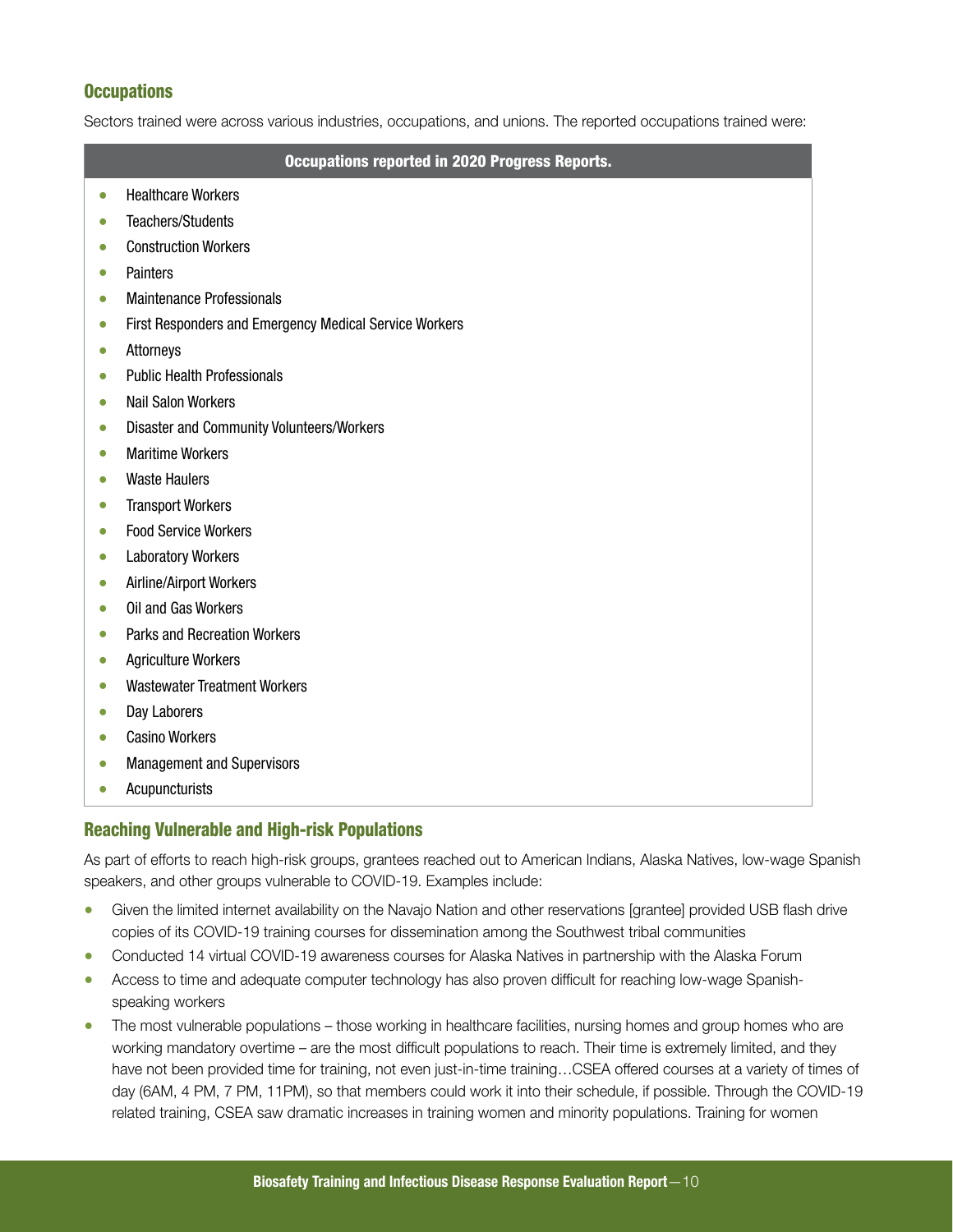increased 913%. Training for African Americans rose 175% and training for Hispanic/Latinx workers jumped 1,451% over the 2019-2020 training year. Providing the Cleaning After COVID-19 in Spanish training was very important to, and well received by, our members, particularly those working in childcare. It was important to have Spanish speaking trainers on hand, not just to deliver content but to assist members with technical difficulties.

### Evaluation

In the progress reports, grantees reported evaluation of their training programs and effectiveness. Specific ratings for COVID-19 training effectiveness were limited, as evaluations may take time and the results may not have been available or finalized by the progress report due date. However, reported effectiveness was generally positive. Some grantees used common metrics, which were recommended by WTP, but others used their own specific questions and methods:

- A majority (94%) of participants agreed or strongly agreed their understanding of the subject matter improved because of the training; 90% of participants agreed or strongly agreed that they identified actions they will take to apply information they learned from the training in their work; 95% of participants agreed or strongly agreed the information was presented clearly; 94% of participants agreed or strongly agreed they were satisfied with the program.
- These evaluations will address the current use of the distance learning training (e.g., effectiveness of the trainer and trainee adaptiveness to the new format; course effectiveness in enhancing training-related safety knowledge, skills, and attitudes), and the feasibility and effectiveness of integrating the synchronous distance learning into future training efforts as workplace restrictions and requirements change.
- The course assessment section asked questions regarding the training. Responses were rated on a 5-point scale from 1 (strongly disagree) to 5 (strongly agree). The overall average course rating from the student evaluations was 4.59, the highest rating (4.67) was for Instructor Delivery. Most trainees were able to recognize COVID-19 hazards (4.63) after completing the course, and believed they were more knowledgeable on how to control workplace hazards due to COVID-19 (4.57). Although most of the comments on how to improve this training were answered with, 'the training was excellent, great or good,' some trainees did provide suggestions. Some examples were the following: provide more training time; improve the presentations - one example was to tailor presentations to the audience (e.g., healthcare workers); and providing a follow-up course with updated information.
- Most (97%) of the participants in the online COVID-19 training agreed or strongly agreed to the statements, "The training has increased my knowledge on how to control COVID-19 workplace exposures on the job" and "The training has prepared me to recognize COVID-19 exposures on the job."

#### Publications, Videos, and Online Content

Grantees provided examples of developing training resources and citing publications, including online video and information content:

- Provided four webinars and co-sponsored a fifth as part of the supplemental COVID-19 funding. ([Chemical Hazards](http://www.r4phtc.org/chemical-hazards-during-covid-19-disinfectants-cleaning-chemicals-tear-gas/)  [during COVID-19: Disinfectants, Cleaning Chemicals and Tear Gas](http://www.r4phtc.org/chemical-hazards-during-covid-19-disinfectants-cleaning-chemicals-tear-gas/); [Operational Challenges Facing EMS During COVID-19](http://www.r4phtc.org/operational-challenges-for-ems-during-covid-19/); [Self](http://www.alabamapublichealth.gov/ALPHTN/ondemand/2020/07-22.html)  [Care in Challenging Times: Care for the Caregiver in the Age of COVID-19](http://www.alabamapublichealth.gov/ALPHTN/ondemand/2020/07-22.html); [COVID-19 in Pediatrics](http://www.r4phtc.org/covid-19-in-pediatrics/); [PPE: What Always Works,](http://www.r4phtc.org/ppe-what-always-works-what-sometimes-works-what-never-works-and-why/)  [What Sometimes Works, What Never Works and Why](http://www.r4phtc.org/ppe-what-always-works-what-sometimes-works-what-never-works-and-why/))
- Developed a series of YouTube videos to serve as just-in-time and refresher training that demonstrated institutional protocols for donning and doffing PPE. These protocols are intended for healthcare workers involved in the assessment and care of individuals with suspected or confirmed COVID-19.
- Developed three COVID-19 Kitchen Table episodes that are accessible on our YouTube channel and Facebook page. [COVID-19 Health and Safety Update](https://www.youtube.com/watch?app=desktop&v=thgAY_GyoVc); [Leaders on the Frontline of COVID-19](https://www.youtube.com/watch?app=desktop&v=n_-HU3B-GRA); [Communicating During COVID-19](https://www.youtube.com/watch?app=desktop&v=RHwuoKjTLXs).
- We began to communicate with our members about the dangers of COVID-19 in the workplace through a series of seven factsheets that covered specific industries including corrections, law enforcement, healthcare, social service, long-term facilities, and other non-healthcare environments. The fact sheets are available in English and Spanish.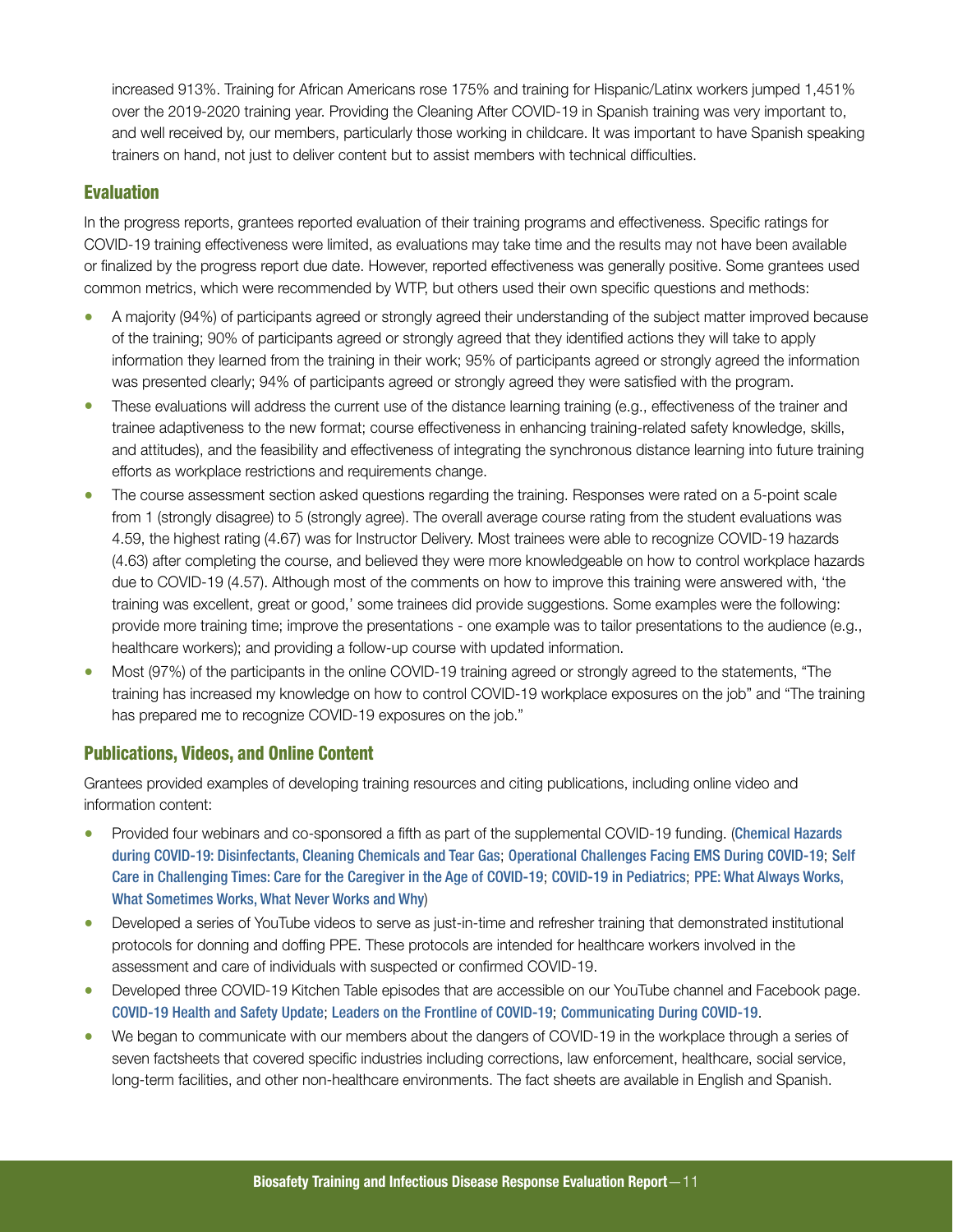- To educate members on how to protect themselves, their fellow workers, and stop the spread of COVID-19, [grantfunded consortium member] developed an online course to familiarize members with the OSHA guidance document "Preparing Workplaces for COVID-19" and recommended jobsite protocols.
- In response to a request from the NIEHS WTP, we developed a COVID-19 training module specific to deathcare professions. The [training module](https://tools.niehs.nih.gov/wetp/public/hasl_get_blob.cfm?ID=12021) is now available in the NIEHS National Clearinghouse for Worker Safety and Health Training.
- Created a COVID-19 factsheet in [English](https://losh.ucla.edu/wp-content/uploads/sites/37/2020/04/ENGLISH-UCLA-LOSH-Farmworkers-COVID-Infographic.pdf) and [Spanish](https://losh.ucla.edu/wp-content/uploads/sites/37/2020/04/SPANISH-UCLA-LOSH-Farmworkers-COVID-Infographic.pdf) for farmworkers in California. To date, the factsheet has been adapted and distributed to workers in five counties across the state. There are plans to create a wallet-card version of the resource to support its further distribution.

#### Training Outcomes

There were limited descriptions of outcomes from COVID-19 training programs, such as creation or amendment of organizational practices, plans, policies, and hierarchy of controls; knowledge applied; skills used; or actions taken by trainees. This may be due to the lack of time to follow up on COVID-19 specific outcomes before the progress report program year 2020 deadlines. Some examples of outcomes grantees provided included:

- Developing a set of recommendations for training centers to adopt as they plan to re-open: The recommendations outline the steps that every training center employee and trainee can take to reduce the risk of exposure to COVID-19. The recommendations describe how to prevent trainee exposure to coronavirus, protective measures to be taken at the training center, PPE, and hands-on training practice controls to be used. They included cleaning and disinfecting procedures and what to do if a training center staff or trainee becomes sick.
- **Lessons learned:** The curriculum content was needed by and valuable to workers; the hierarchy of controls was unfamiliar to most attendees; trainers needed to be up to date on the latest knowledge of COVID-19 to respond effectively to attendees' questions; and increasing registration caps were needed to ensure adequate attendance in response to increases in "no-shows" on training days.
- Reported changes: Employee temperature is taken prior to building entry; employees are asked questions regarding symptoms or exposure to someone with symptoms or with COVID-19; employees are given a facemask and are asked to wear it at all times, with the following exceptions, eating, drinking, and smoking; there are 6-foot distance markings at time clocks, turnstiles, and cafeteria lines; there are dividers along production line to ensure six-feet separation between employees; seating is marked in all social areas, such as break rooms, cafeteria, and smoking areas; plexiglass partitions have been placed between restroom sinks; there is a designated quarantine area for symptomatic employees; high touch areas and hand tools are cleaned with a bleach solution; and deep cleaning is done after shift.

### Adapting for Social Distancing

There was considerable overlap in investigating the grantees' abilities to develop and deliver infectious disease response training quickly from the progress reports when compared to the [WTP COVID-19 Training Needs Assessment](https://tools.niehs.nih.gov/wetp/public/hasl_get_blob.cfm?ID=12361). Grantees reported COVID-19 disruptions; having to cancel much of their training programs and shift to an online delivery (if applicable) and that WTP support aided their delivery of worker training programs:

- Because of the COVID-19 pandemic, our consortium, like many other organizations, stopped providing in-person training and started providing synchronous distance learning training.
- On March 16, 2020, we cancelled all classes and travel for March, and continued to evaluate our schedule. On a week-by-week basis, we canceled classes that were five to eight weeks out, but by early June we realized that we had to cancel all 2020 physical classes and travel. We are, therefore, only developing, delivering, and conducting web training.
- Our activities would not have been possible without the Infectious Disease Response grant we've had since 2016.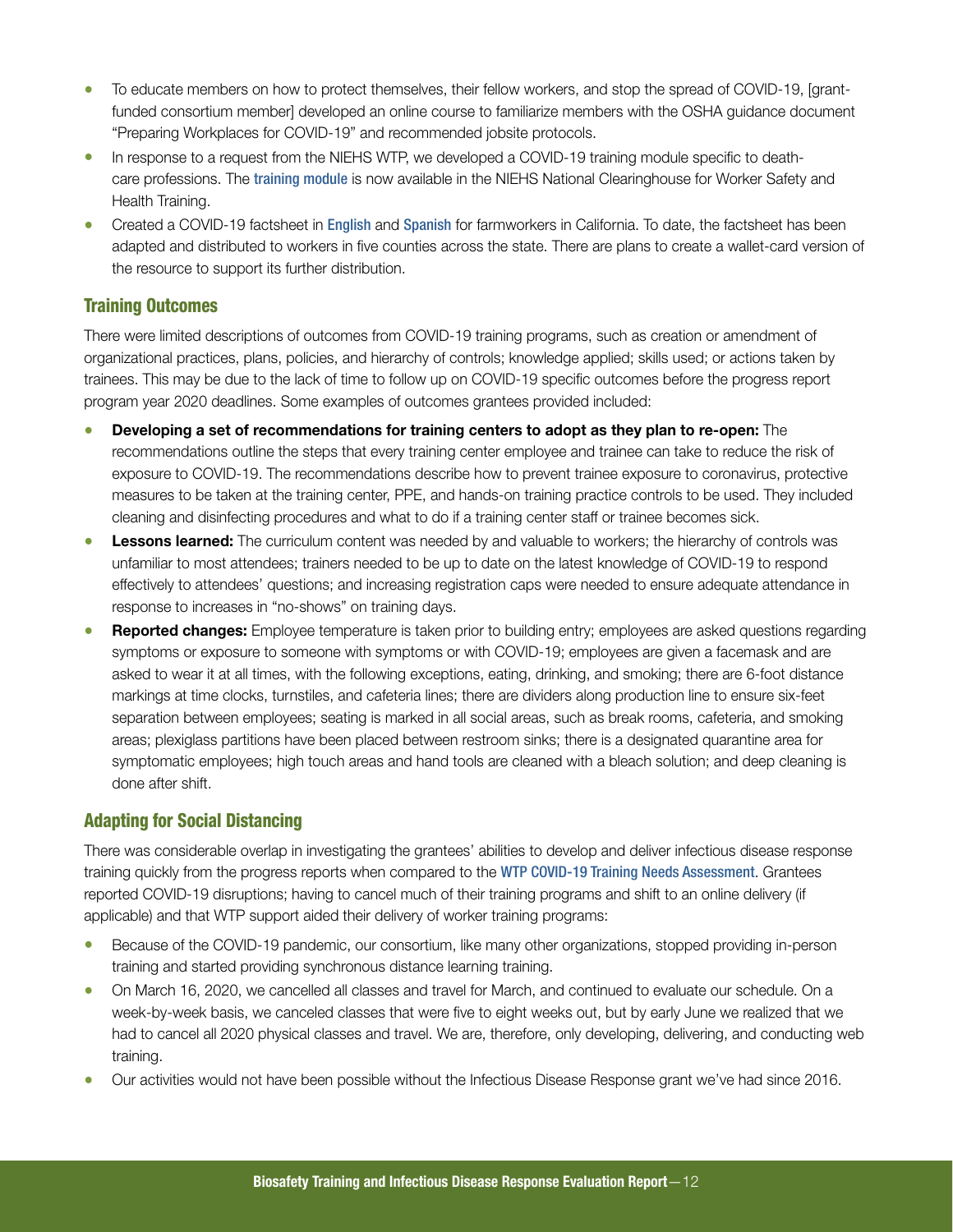- COVID changed the way our Center delivered courses. Many instructors and staff attended the NIEHS Weekly [Updates](https://tools.niehs.nih.gov/wetp/index.cfm?id=2460) and training sessions on using technology in training. These sessions helped our instructors pivot to using synchronous training platforms, incorporating interactive sessions, and identifying ways to use technology in the virtual classroom.
- With the support of NIEHS-WTP's webinars and TTT sessions, trainers learned about COVID-19 and worker protection. By April 9, 2020, the consortium was delivering virtual and interactive online training on COVID-19.

### Instructor Training

Some grantees reported efforts in training instructors on COVID-19, such as TTT programs in the progress reports. Grantee examples of instructor training on COVID-19 included:

- Hosted an 8-hour TTT for our existing trainers and affiliate staff at the California Independent Training Providers Center in our newly created training program: Protecting Yourself from COVID-19, What Workers Need to Know. The program was based on materials sourced from the NIEHS March 2020 COVID-19 Training Tool. The program we developed focused on COVID-19 basics including how the disease is transmitted, the incubation period, and the behavior of coronaviruses. The training also discussed protections for workers in the healthcare sector and considerations for other workers on the frontlines of the COVID-19 fight like DPW workers, Parks and Recreation, Social Service workers and staff at Correctional Institutions. This webinar is available and has been delivered in English, Spanish and Vietnamese languages.
- Due to the COVID-19 pandemic that precluded our face-to-face trainer's exchange session in March 2020, we immediately trained our trainers who had the hardware capabilities to work in the online learning platform, which is Zoom. We did the TTT session that was provided by NIEHS, and we did extra training for our trainers and provided an online manual and links to resources to enhance their knowledge of Zoom and its capabilities.
- Pivoted to online training when possible, focusing on TTT courses in *Principles of Infectious Diseases, Bloodborne Pathogens*, and *COVID-19 Awareness* and these were offered to consortium instructors. Following the TTT, instructors are prepared to provide COVID-19 Awareness and Essential and Returning Workers training, using NIEHScreated tools.
- Three of our instructors completed the NIEHS Worker Training Program's TTT workshop in COVID-19. Held on March 25-26, 2020, this 12-hour virtual course helped prepare our instructors to provide COVID-19 safety training in an online environment.
- United Steelworkers partner National Day Labor Organizing Network carried out TTT sessions for organizations across the U.S., using materials and information adapted from the NIEHS trainings on Covid-19. Organizations were then able to disseminate the information through workshops, social media platforms, Zoom, outreach on corners, and emergency response work in the community.
- Our partner received the TTT course on the NIEHS's *Protecting Yourself from COVID-19 in the Workplace and COVID-19 in the Workplace: Essential and Returning Workers Training Tool*. These courses will be added to the community health worker curriculum for the next year and they will be offered as well to community health worker participants from past cohorts, food pantry volunteers, and community members. Many of the community health workers that we have trained are now working as essential workers and we want to ensure they receive proper training.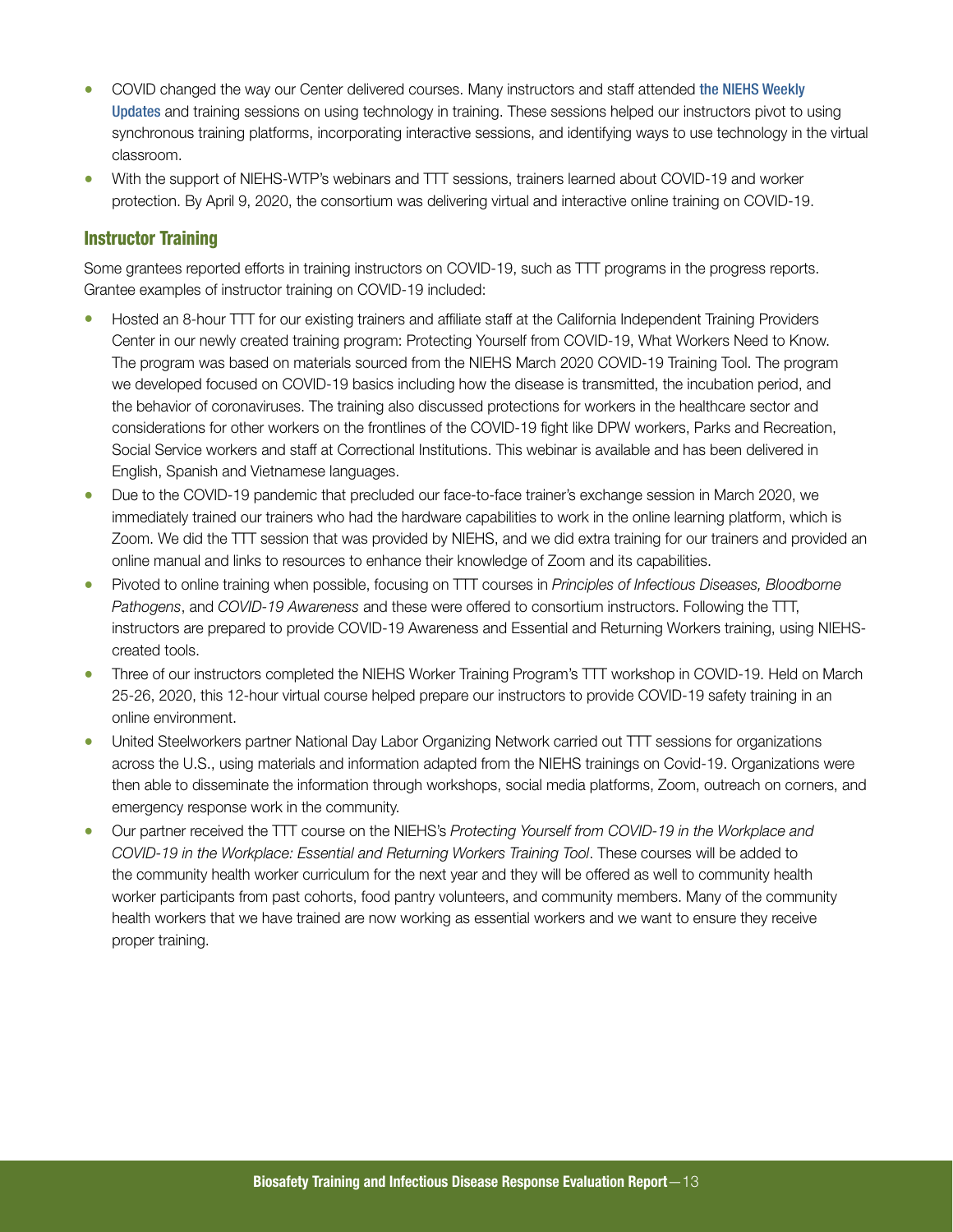### <span id="page-15-0"></span>Grantee Survey

Of the 44 emailed grantees, 36 (81.8%) responded and completed the survey. On average, the survey took approximately five minutes to complete. On all survey items, greater than 90% "strongly agreed" or "agreed" with the question (Table 2). Participants were encouraged to invite others within their organization or consortium leadership to participate and, therefore, the sample size may be larger than the original 44 emailed grantees. Organizations that participated was collected in the survey (Table 3).

|    | <b>Evaluation Question</b>                                                                                                                                                     | N(% )      |
|----|--------------------------------------------------------------------------------------------------------------------------------------------------------------------------------|------------|
| 4. | NIEHS WTP developed helpful resources for our organization's COVID-19 training programs ( $n=35$ )                                                                             | 35 (100%)  |
| 5. | Funding from NIEHS WTP helped increase our program's or consortium's ability to train during the<br>COVID-19 pandemic $(n=34)$                                                 | 33 (97.1%) |
| 6. | Our NIEHS-funded program or consortium, contributed to changes in workplace infection control<br>policies, plans, and programs $(n=33)$                                        | 32 (97.0%) |
| 7. | Our NIEHS-funded program or consortium prepared instructors to deliver COVID-19 training programs                                                                              | 36 (100%)  |
| 8. | Our NIEHS-funded program or consortium provided COVID-19 outreach programs (such as developing<br>informational videos or factsheets) in addition to training courses $(n=35)$ | 32 (91.4%) |
| 9. | Our NIEHS-funded program or consortium trained essential workers and populations with high-risk of<br>exposure to COVID-19 (n=34)                                              | 33 (97.1%) |
|    | 10. Our NIEHS-funded program or consortium integrated infectious disease training into broader curricula<br>(e.g., HAZWOPER or OSHA courses) (n=35)                            | 34 (97.1%) |

Table 2. Grantee survey responses with "strongly agree" and "agree" responses (n=36)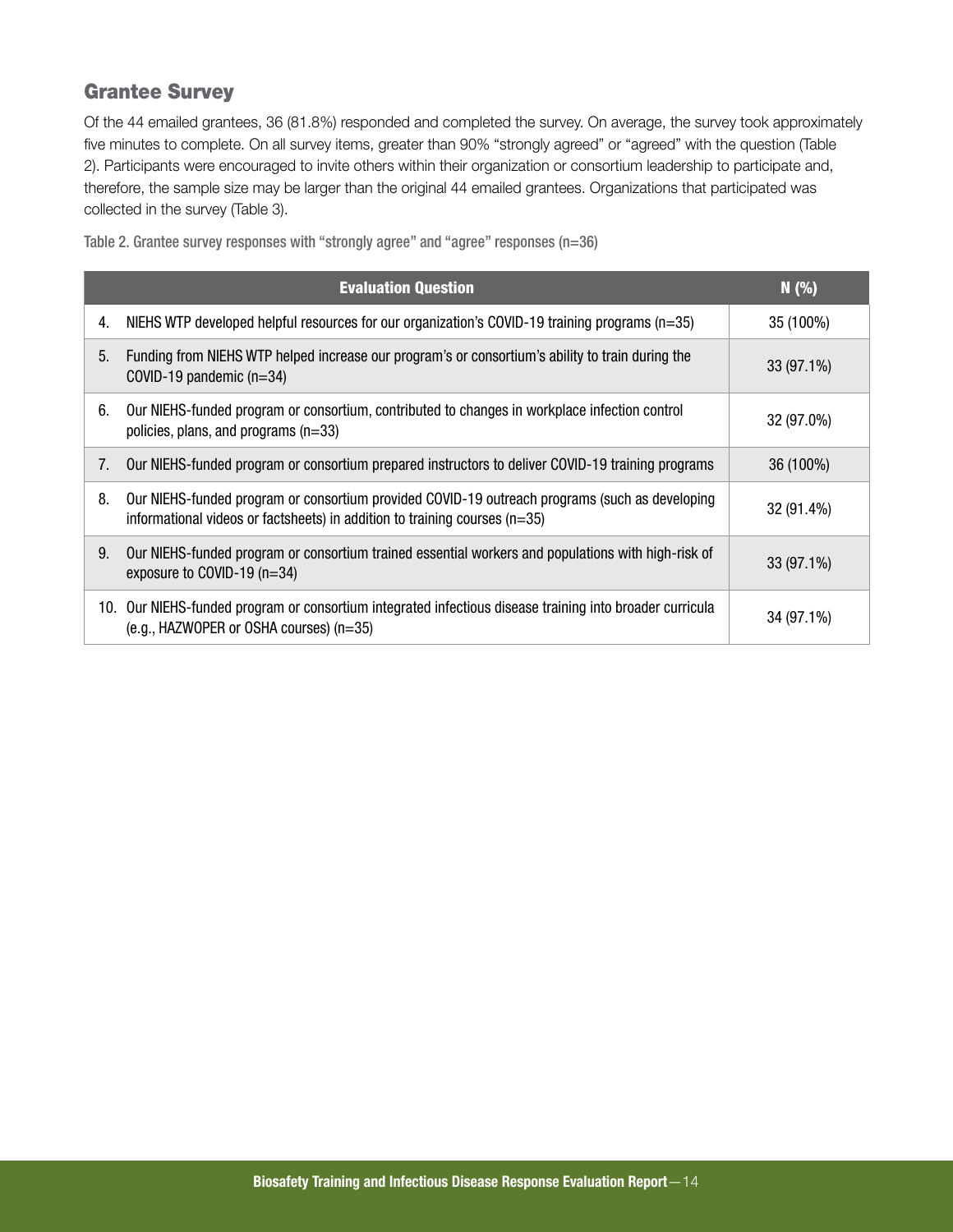Table 3. Which NIEHS grantee organization do you represent? (n=36)

The results are shown as number of respondents from the parent grant organizations, with sub-bullets for additional respondents from consortium members/subgrantees

| <b>Grantee Organization</b>                                                                             |  |
|---------------------------------------------------------------------------------------------------------|--|
| International Chemical Workers Union Council (4)<br>0<br>American Federation of Teachers (1)<br>$\circ$ |  |
| Association of Occupational and Environmental Clinics (1)<br>$\circ$                                    |  |
| University of Cincinnati (1)<br>$\circ$                                                                 |  |
| Alabama Fire College (2)<br>$\bullet$                                                                   |  |
| CPWR The Center for Construction Research and Training (CPWR) (4)<br>0                                  |  |
| Deep South Center for Environmental Justice (1)<br>0                                                    |  |
| Midwest Consortium (6)<br>0                                                                             |  |
| Emergency Response Solutions International (1)<br>$\circ$                                               |  |
| Greater Cincinnati Occupational Health Center (1)<br>$\circ$                                            |  |
| United Steelworkers (2)                                                                                 |  |
| Make the Road New York (1)<br>$\circ$                                                                   |  |
| Mount Sinai (1)<br>$\circ$                                                                              |  |
| NJ/NY Hazardous Materials Worker Training Center (6)<br>$\bullet$                                       |  |
| NYC District Council of Carpenters Training Center (1)<br>$\circ$                                       |  |
| New York Committee for Occupational Safety and Health (NYCOSH) (1)<br>$\circ$                           |  |
| NYU School of Global Public Health (1)<br>$\circ$                                                       |  |
| World Cares Center (1)<br>$\circ$                                                                       |  |
| National Partnership for Environmental Technology Education (1)                                         |  |
| Nova Southeastern University Project SEAMIST (South East Area Maritime Industry Safety Training) (1)    |  |
| OAI, Inc (1)                                                                                            |  |
| P2R Consortium (formerly Texas-Utah Consortium) (2)                                                     |  |
| UT Houston Occupational and Environmental Medicine (1)<br>$\circ$                                       |  |
| The New England Consortium $-$ UMass Lowell (1)                                                         |  |

Among survey respondents, 20 (55.6%) were trainers with the NIEHS grantee organization that they listed (Table 4). The only disagree responses were in item 5; there were two trainers with "strongly disagree". A Chi-Square analysis was used to compare trainers versus non-trainers and whether there was a significant difference between "strongly agree" and "agree". When comparing responses by trainer status, item 1 varied significantly between "strongly agree" and "agree" ( $\chi^2$  $= 4.21$ , p-value  $= 0.04$ ) (Table 5).

Table 4. Are you a trainer with the NIEHS grantee organization that you listed? (n=36)

|           |    | $\%$ |
|-----------|----|------|
| Yes       | 20 | 55.6 |
| <b>No</b> | 16 | 44.4 |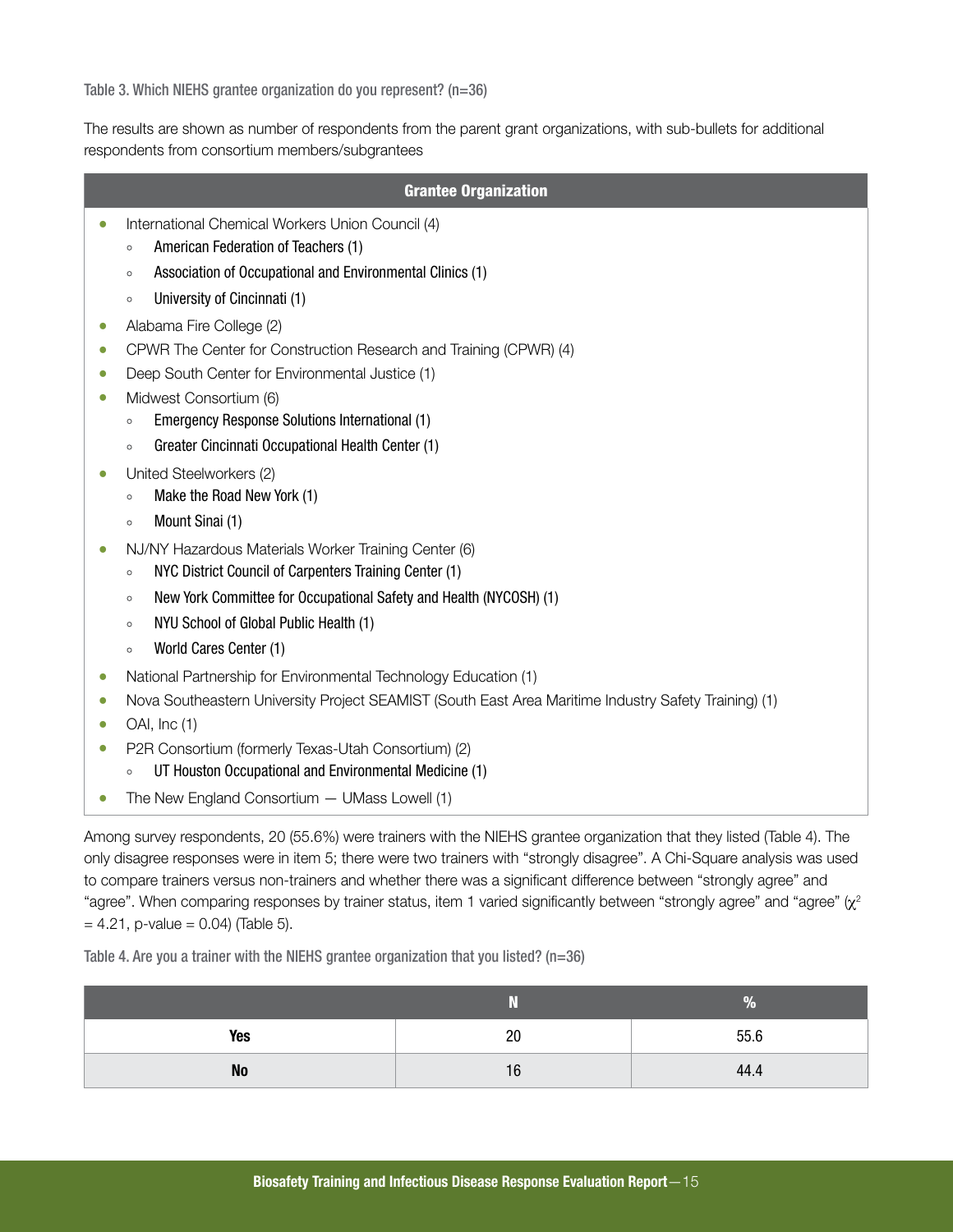Table 5. Grantee survey responses by options and a chi-squared comparison between trainers and non-trainers between "strongly agree" and "agree" (n=36)

|    | <b>Question</b>                                                                                                                                                                         | <b>Strongly</b><br><b>Agree</b><br>N(%) | <b>Agree</b><br>N(% ) | <b>Unsure N</b><br>(%) | <b>Strongly</b><br><b>Disagree</b><br>N(% ) | $\chi^2$<br>(p-value) |
|----|-----------------------------------------------------------------------------------------------------------------------------------------------------------------------------------------|-----------------------------------------|-----------------------|------------------------|---------------------------------------------|-----------------------|
| 1. | NIEHS WTP developed helpful resources for<br>our organization's COVID-19 training programs<br>$(n=35)$                                                                                  | 25(71.4)                                | 10(28.6)              | 0(0)                   | 0(0)                                        | 4.21<br>(0.040)       |
| 2. | Funding from NIEHS WTP helped increase<br>our program's or consortium's ability to train<br>during the COVID-19 pandemic $(n=34)$                                                       | 27(79.4)                                | 6(17.6)               | 1(2.9)                 | 0(0)                                        | 0.346<br>(0.557)      |
| 3. | Our NIEHS-funded program or consortium,<br>contributed to changes in workplace infection<br>control policies, plans, and programs (n=33)                                                | 24(72.7)                                | 8(24.2)               | 1(3.03)                | 0(0)                                        | 0.389<br>(0.533)      |
| 4. | Our NIEHS-funded program or consortium<br>prepared instructors to deliver COVID-19<br>training programs                                                                                 | 27(75.0)                                | 9(25.0)               | 0(0)                   | 0(0)                                        | 0.600<br>(0.439)      |
| 5. | Our NIEHS-funded program or consortium<br>provided COVID-19 outreach programs<br>(such as developing informational videos or<br>factsheets) in addition to training courses<br>$(n=35)$ | 24 (68.6)                               | 8(22.9)               | 1(2.86)                | 2(5.71)                                     | 1.046<br>(0.306)      |
| 6. | Our NIEHS-funded program or consortium<br>trained essential workers and populations with<br>high-risk of exposure to COVID-19 $(n=34)$                                                  | 27 (79.4)                               | 6(17.6)               | 1(2.94)                | 0(0)                                        | 0.172<br>(0.678)      |
| 7. | Our NIEHS-funded program or consortium<br>integrated infectious disease training into<br>broader curricula (e.g., HAZWOPER or OSHA<br>courses) $(n=35)$                                 | 28 (80.0)                               | 6(17.1)               | 1(2.86)                | 0(0)                                        | 0.185<br>(0.667)      |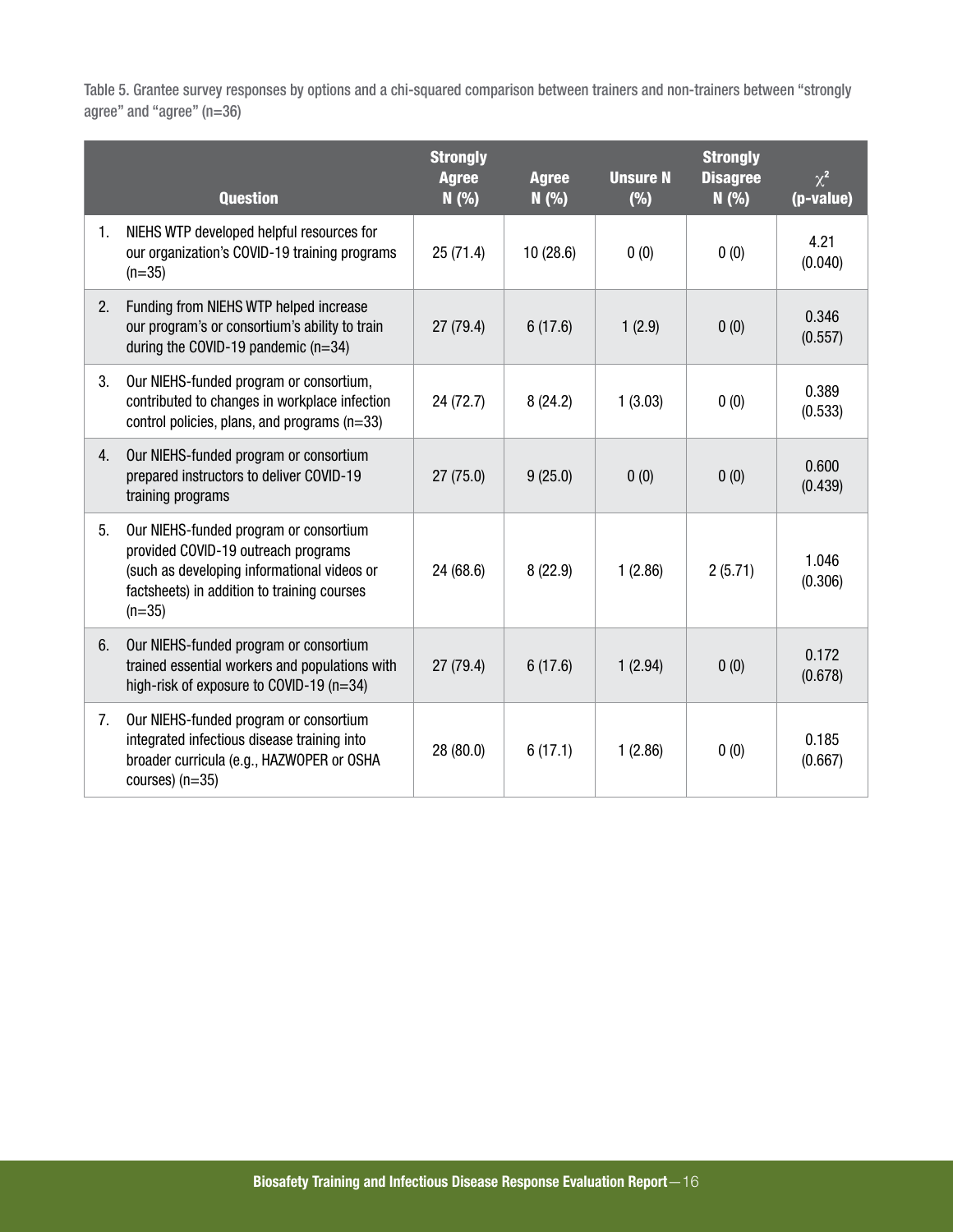### <span id="page-18-0"></span>Focus Groups

A total of six focus groups were held in May-June 2021. Of the 29 emailed grantees, 26 participated (89.7%). On average, focus groups had 4.3 participants (range = 1 to 7). Focus group sessions were each one hour in length. Participants were encouraged to invite others within their organization or consortium leadership to participate, therefore the sample size may be larger than the original 29 emailed grantees. A list of participating organizations or consortiums was collected (Table 6) and a self-identified role within that listed organization or consortium was identified (Table 7). While the request was for one or two individuals per consortium, two groups ended up with more than two, due to broader grantee distribution of the request, and inclusion of a retired program manager. Individuals who were available were not turned away from participation in a focus group.

Table 6. Listed organizations reported by participants in focus group sessions (n=26).

#### **Organizations**

- Alabama Fire College (2)
- International Brotherhood of Teamsters (2)
- International Chemical Workers Union Council (4)
- Midwest Consortium for Hazardous Waste Worker Training (2)
- New Jersey/New York Hazardous Materials Worker Training Center (2)
- Nova Southeastern University (2)
- $\bullet$  OAI, Inc. (3)
- Prevention, Preparedness, and Response Consortium
- Sustainable Workplace Alliance (2)
- The Center for Construction Research and Training (2)
- The New England Consortium Civil Service Employees Association (2)
- United Steelworkers
- Western Region Universities Consortium

Table 7. Role of participant in listed organizations in focus group sessions (n=26)

#### Participant Role

- Staff
- Principal Investigator (9)
- Program Director (6)
- Instructor (6)
- Curriculum Development
- Training Coordinator or Manager (2)
- Grant Manager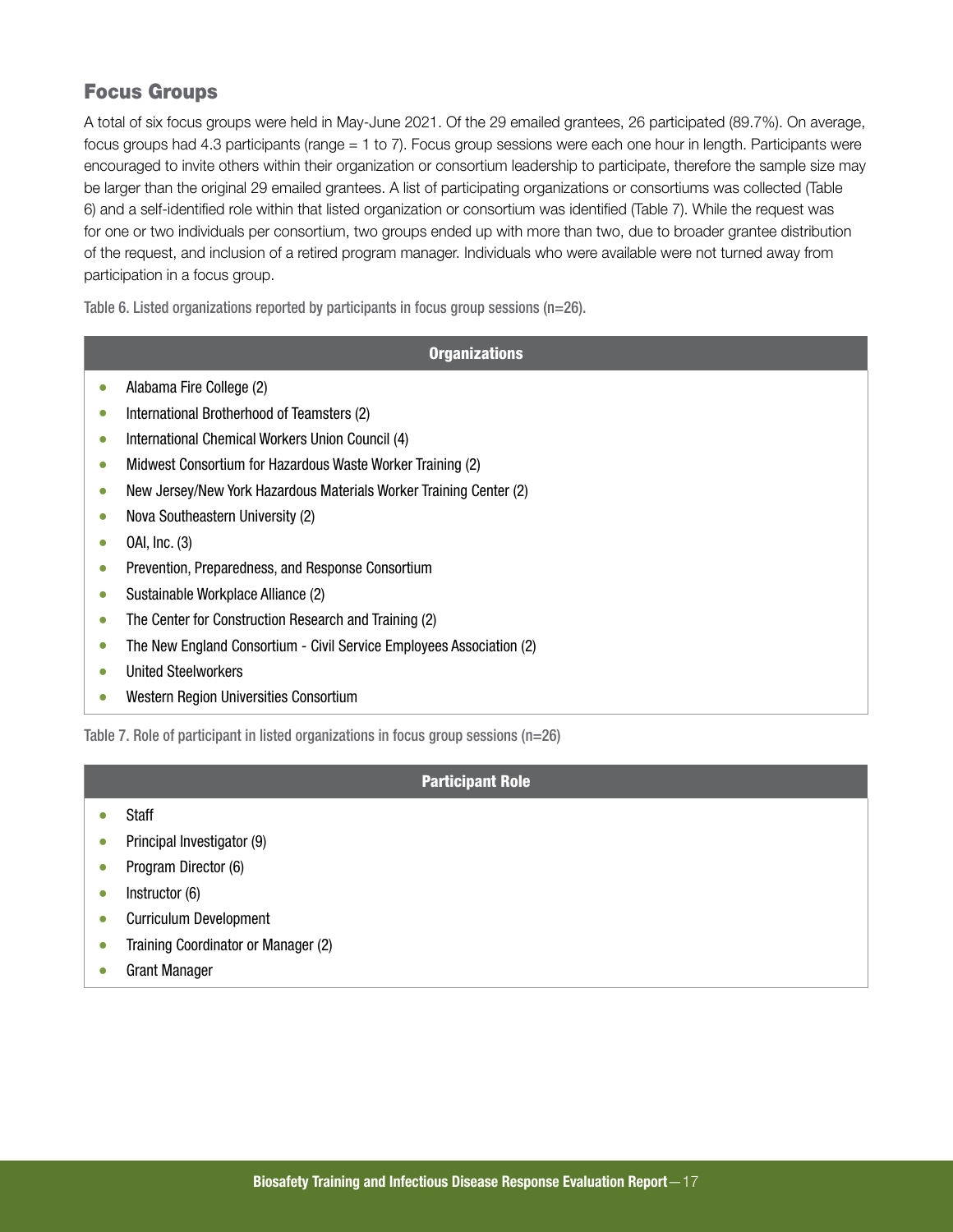### Curriculum and Meetings

Participants described how useful the COVID-19 curriculum, webinars, and national calls had been for their organization or consortium:

- "We have thirteen training centers, and everyone's needs are different, and it has been a real challenge. We didn't have a strong infectious disease curriculum going, and this is going to help us going forward for the next pandemic to have curricula more generalized in place."
- "The meetings you had where there was an expert in the field was really useful to us, they were great and they added to our knowledge."
- "I also think it was helpful that NIEHS did these national calls about this when it was first starting up and we were all first at home, it gave us access to a national network of people to see what was going on and what was the new guidance that was coming out."
- "The slide deck for infectious disease has been useful, we use it up to this very day."
- "Sharing the information that NIEHS provided, the zoom classes, the sharing of the challenges from the NIEHS community was huge. NIEHS helped to do that by sharing the webinars and getting out first with the materials and putting it out there and soliciting feedback. It helped some of us with no expertise gain that expertise."
- "We weren't left at creating our own resources for training, and the quality of the training resources we used were gleaned from the weekly or monthly webinars and check-in meetings and web update meetings WTP had. It was timely and it was current."

### Grantee Accomplishments

Participants mentioned how NIEHS funding was used for a wide range of accomplishments:

- "NIEHS funding for our evaluation of distance learning and for how effective or potentially ineffective distance learning was in our population, it has given us the documentation to show our consortium that distance learning can be taken in certain cases and be effective."
- "We were also able to distribute about 3,000 masks and sanitizers to individuals, and provided some other courses related to COVID. The first was COVID awareness, mental health and wellbeing, and safe return to work strategies."
- "Using the NIEHS input, we created a document that was a training plan that was generic, that was sent out to all the different union training centers in all the different union trades so that they had a plan for what they can then personalize to open their facilities back up and be able to do the in-person hands-on training."
- "One of our greatest accomplishments using the NIEHS funding, just the expertise we gained through working with the NIEHS, we were able to develop a lot of industry-specific fact sheets and materials and get that information to our membership. Most of whom could not attend our training courses, but we were able to get that information out to them, with them being essential employees."

### Partnerships Formed

Some participants mentioned how partnerships were developed and helpful in responding to COVID-19, and how NIEHS supported these partnerships through webinars and national grantee calls:

- "It allowed us to take what were already teaching ourselves, and now be able to give to another organization and see how they fared with it and if we were successful in transitioning that information from our hands to someone else, so they can go out and reach other people in the community and the workplace."
- "Because of the training we were doing and getting these testing sites up and going, that increased the capacity for the COVID-19 testing in our communities, and really throughout Alabama. If we did not have this consortium available, we would not have had the expertise to do that and to do that really quickly, we were able to contribute to that."
- "I feel we are really ready and prepared, and we have the capacity and the alliance partners in various areas to help us mobilize, especially the grassroot organizations that allows us to infiltrate into those vulnerable populations."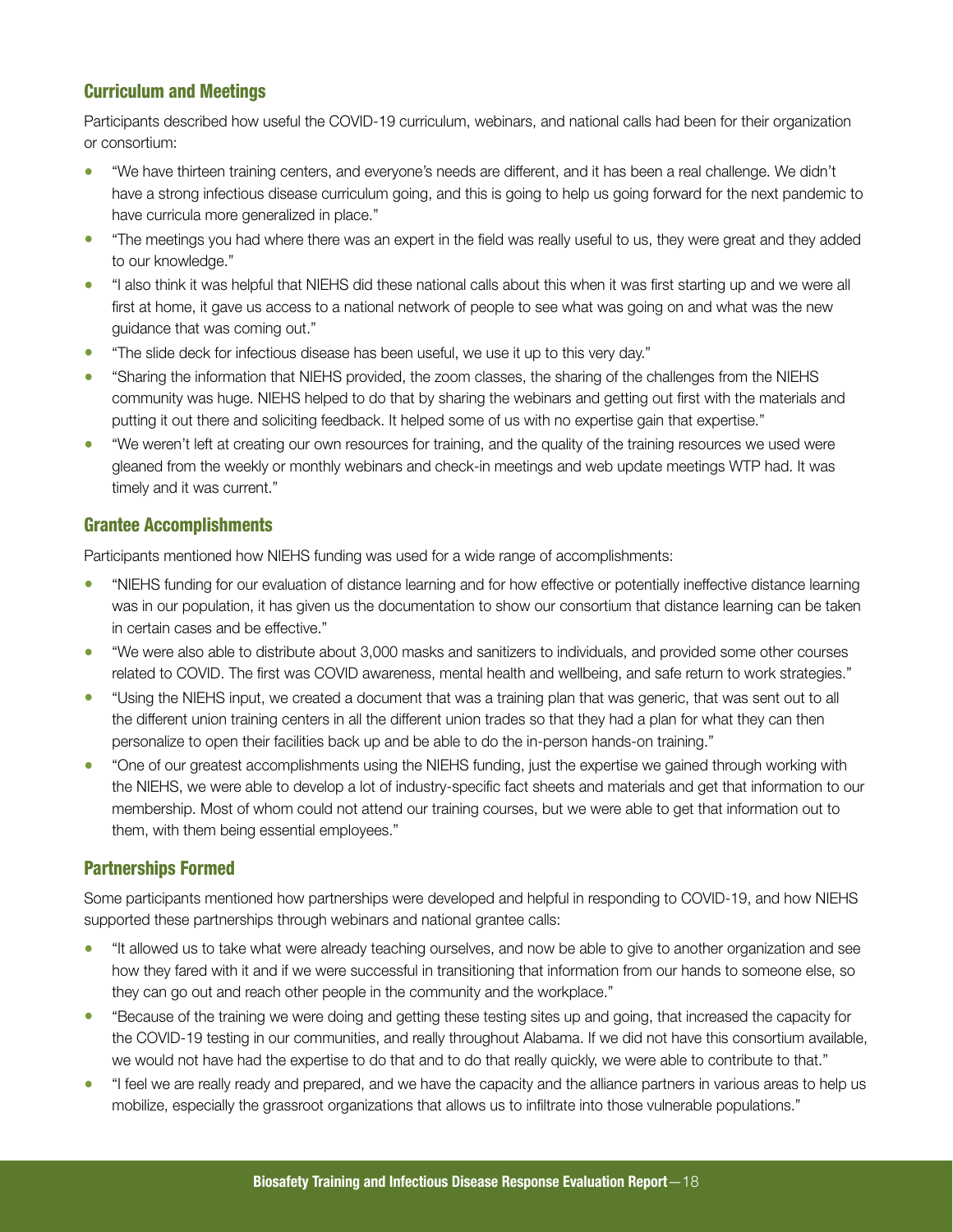### Training and Outreach to Vulnerable Populations

Participants mentioned how they were able to reach out to vulnerable populations and their focused populations through in-person and virtual platforms:

- "We had a series that focused on providing free training to dental assistants and dental hygienists, and sometimes dentists. It really helped the small clinics out there that have very little training on infection control standards. And they were able to better understand their recommendations and the hierarchy of controls. Many of those clinicians mentioned never being properly trained on N95, surgical masks, that they didn't know as much until our classes. No one had explained to them how ventilation can reduce risk."
- "Not only being able to reach our members, through this virtual challenge, but also being able to reach many more folks than we normally do. Folks who may not have had the opportunity in the past has been an accomplishment for us."
- "We were able to push for language equity through our outreach to immigrant and refugee populations offering classes in Spanish, Vietnamese, Chinese, Polish, and Arabic."
- "We never transitioned to online training because it was not feasible with the target population which we work. We trained seven days a week for a while."
- "We had a food distribution in a Hispanic area with low income, and they brought folks to the food distribution and did a 30-minute training, basic health and safety and COVID awareness."
- "We developed some podcasts to get to a population that is very difficult at this, which is primarily our drivers."
- "We put together some factsheets for agricultural workers, a video on proper maintaining facemasks, we've done short video clips and factsheets."
- "The materials NIEHS was assembling was used particularly by a lot of our more community-based programs to do outreach efforts, and were very effective and allowed them to do outreach in different ways, some in-person… providing training to immigrant workers at a food line, and they were able to use NIEHS materials. Having those materials available was really critical for some of our training centers."
- "We have two primary training populations with our grant, one of them is Native American tribes, often providing training to tribes. It was nearly impossible to reach during the COVID experience, the shutdowns were closing the entry to folks outside the tribe. In April [2021], we started in person training to deliver some Incident Command System training, our first in-person Native American training."
- "We really strengthened our reach in the rural areas, in particular in Puerto Rico. The real grass roots, getting out there in these barrios and these communities that may not being served as much as they need to be. That is going to serve us to lay groundwork for future training, whether it is a pandemic or a hurricane, that is going to set us up to have those connections."

### Ebola Training Program

Participants described how the Ebola Biosafety Infectious Disease Response Training Program (Ebola) helped prepare grantee organizations and consortiums in their response to COVID-19:

#### Ebola Grantees

- "We were able to go in and do a lot of this personal protective training, the donning and doffing, able to take that Ebola checklist we had created for donning and doffing, and able to adjust that and train on that and really helped increase worker confidence in healthcare at that time."
- "Over the years the funding we received has been able to develop a cadre of instructors, and the different types of disasters over the years has enabled us to come up with core curricula that could be customized to different types of disasters. And the other infectious disease training developed over the years has been the framework for what we developed this year, including the previous Ebola training. As you develop training it scaffolds, and that has been an important lesson over the years."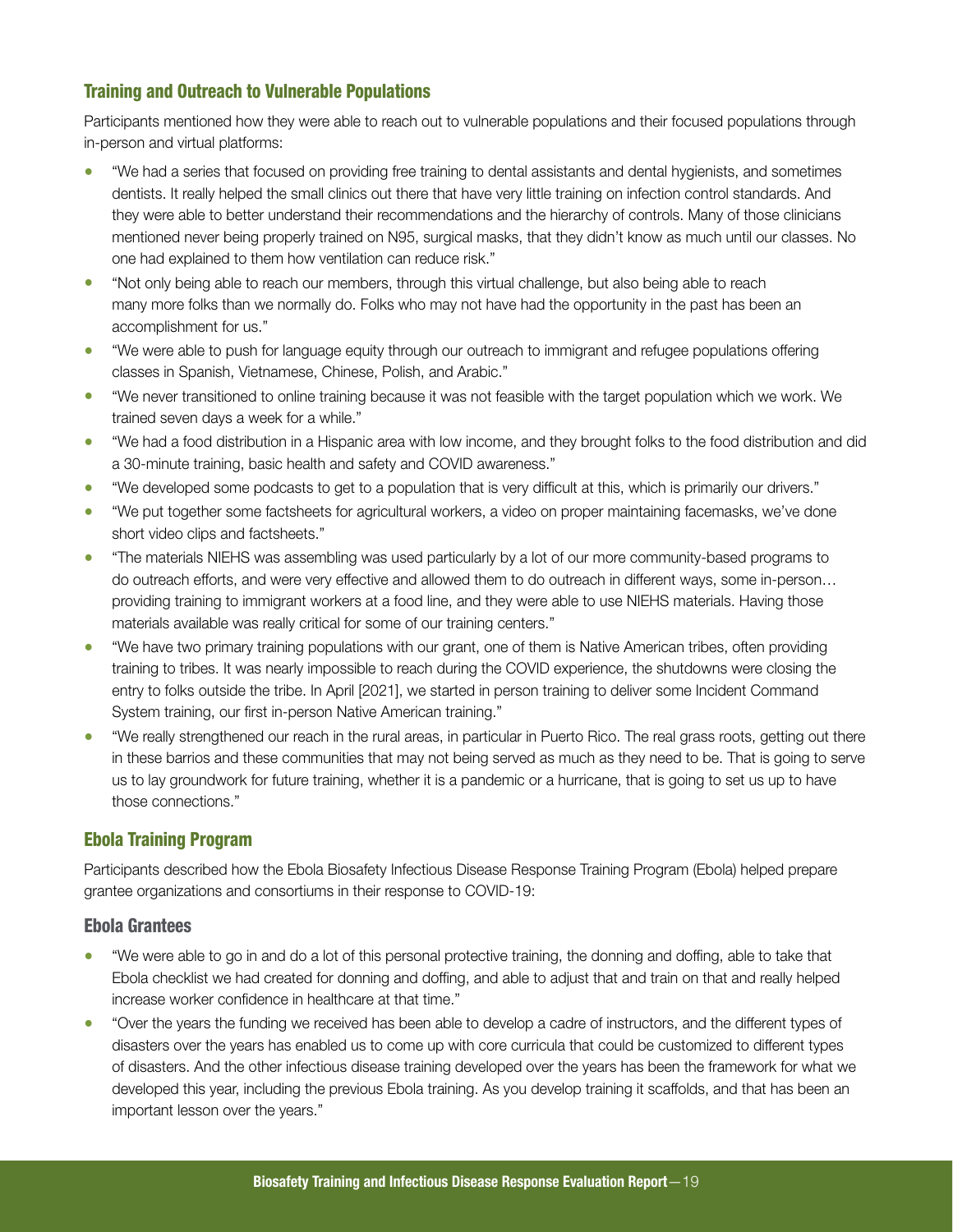- "We had a framework from our disaster response program, to have gone through Ebola, it appears with the COVID-19 awareness it helped us be proactive rather than reactive, and we are preparing for infectious pandemics and disasters, we can all figure out ways to adapt if needed."
- "It was invaluable having the Ebola grants, I think we learned a lot when our comfort zone was chemicals, that learning the basics. It was hard to get hold of good information and resources that were oriented towards protecting the workers from infectious diseases. That funding set the standard for us doing this work, and secondly its interesting how one grant or supplemental can end up helping another one."
- "We received the Ebola grant, and that helped prepare us for an infectious disease perspective. Just the fact that NIEHS funding had enabled us to create a cadre of trainers. We did not have to do any training on how to deliver materials, because they already knew that. We did not get caught up as badly as some may have in terms of needing to order equipment during the pandemic. We kind of had the infrastructure established that enabled us to kind of move forward a lot quicker, had the NIEHS funding not been available."
- "We also had one of the biosafety grants, and because we had that expertise in place, we were able to quickly gear up to increase training in the area of infectious disease, in particular COVID-19 and in the health and safety requirements due to COVID-19. I also think having this existing consortium in place gave us quick access to subject matter expertise."

### Non-Ebola Grantees

- "Our group did not have those funds. Even as a grantee not directly in that program, to have the resources coming out of those groups available to us was really key."
- "The fact that this infrastructure was in place was amazingly helpful. If that had not been there, there was no way to pull it that quickly. We were able to pull it together quickly. Not because we were ready, but because the larger picture of grantees was ready."
- "We also had one of the biosafety grants… having this existing consortium in place gave us quick access to subject matter expertise."

### Sustained Funding as Ebola Grants Ended

- "We used what was funded for the Ebola training to use that as a steppingstone for COVID…we will be including it into our other trainings."
- "With the Ebola money that came out and other programs, as we go further away from the event the money starts goes away, and we have no way of keeping this expertise in our worker populations. This is an example of the biosafety funding with NIEHS, it happened to end right before this pandemic so we still had some resources that were up to date that we could take very quickly, but if it had happened 5-years down the road I am not so sure the same could have been said. Having some importance but on infectious disease and biosafety and worker health and safety."
- "Some of you had the Ebola grants, and I think it was a godsend it happened after that program had existed, but it was limited by the fact the program went away. It would be good if there was some way for the program to maintain something active in areas."
- "The particular funding that we participated in from WTP for Ebola set us up and going forward. We got the infrastructure in place to address what comes next. We have experts who can take the information process and apply it. We are in a better place… to move forward onto the next one."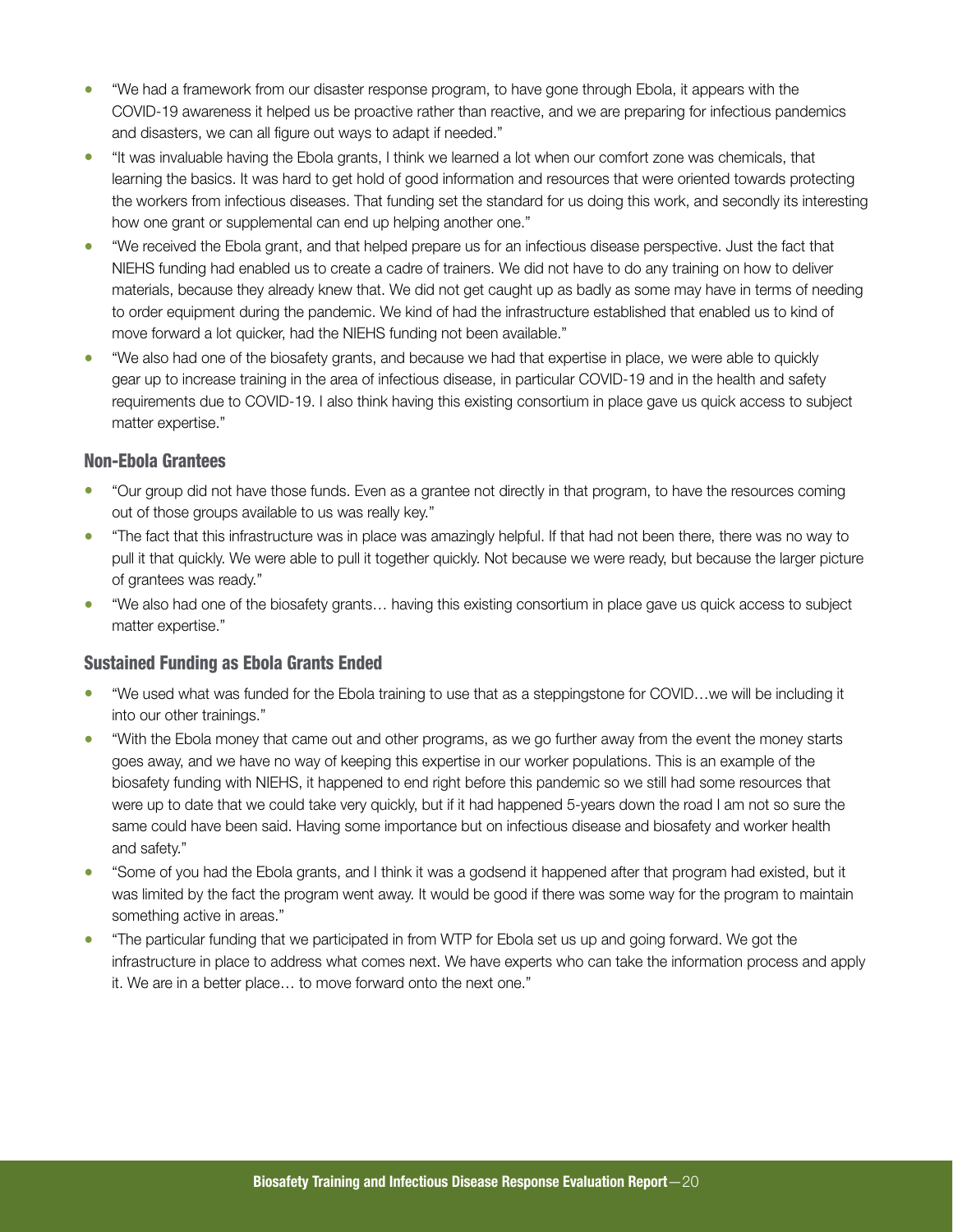### Capacity Building

Participants described other ways that occupational safety and health training capacity has been built over time to respond in the past and for future events:

- "Our organization started preparing for disaster response post-9/11. We continue to push workers having some sort of disaster response training, it's a hard sell, because luckily, knock on wood, disasters don't happen all the time… disasters are little many times…we are very good at responding to big national disasters, you got 9/11, you got the pandemic, it's the little ones that happen like flooding, it's something we continue to struggle with. But it prepared us for… the pandemic, because the structure was in place, we knew what to do, we knew what the steps were, it wasn't new in the sense that we had never seen this before…Whereas other disasters your trainers had to learn how to show up on the ground in a devastated area and adapt training...driving around in your car and handing out NIEHS booklets having impromptu class. If you think about it we did it sort of the same thing, we just did it virtually, we took the training, we retooled it to be on the virtual world, and then we opened up the classes virtually. And we said hey people come to them. I think all of that truly, prior response to disasters, gave us at least a blueprint to respond to today's pandemic."
- "We have connections now, we are well prepared, we have a house, because of the worker training program funding we are ending our 11th year, we know what we are doing now, we know how to create, deliver and evaluate training. I feel prepared to deliver any kind of training. If someone asks us a difficult question, I can find a subject matter expert to help us give them an answer."
- "Our response collectively has shown us how much NIEHS funding has helped us. We went to the Ebola, to the avian flu, H1N1, we keep going and going with these pandemics and we keep getting quicker. When NIEHS first started their funding in '88, the first class I think in the center was '91- '92. It took 4 years to put a together a program with that first grant. We did it in a month, we had our intro to COVID and teaching people. And we kept evolving and kept going. It shows that NIEHS has made a huge impact, their funding makes a huge impact."

### Organizational Change

Some participants mentioned the impacts of the training and how it was applied:

- "One of the questions we ask is did you take the training and apply it to the jobsite, and we were able to get responses that show workers were using the information on the jobsite. When I go back and read this 13 months later, I got to remember we were doing this in March-April when we were asking things if you even have hand sanitizer and hand washing stations on site. We were happy to see workers 6-months later, supervisors were making that available on site."
- "We did some training with Veteran Affairs. Some of them were not aware they had an infection control plan, did not even know it existed. When they read it, they wanted to change the plan... We did a survey with our intro to COVID, and the people who actually saw that change was needed to happen, they were actually willing to listen to put things into place."
- "Our COVID-19 awareness courses helped a lot of our members and worker center members be able to see what hazards, not just associated with COVID-19, but does in their workplace, to build plans or use specific data to go to their employers"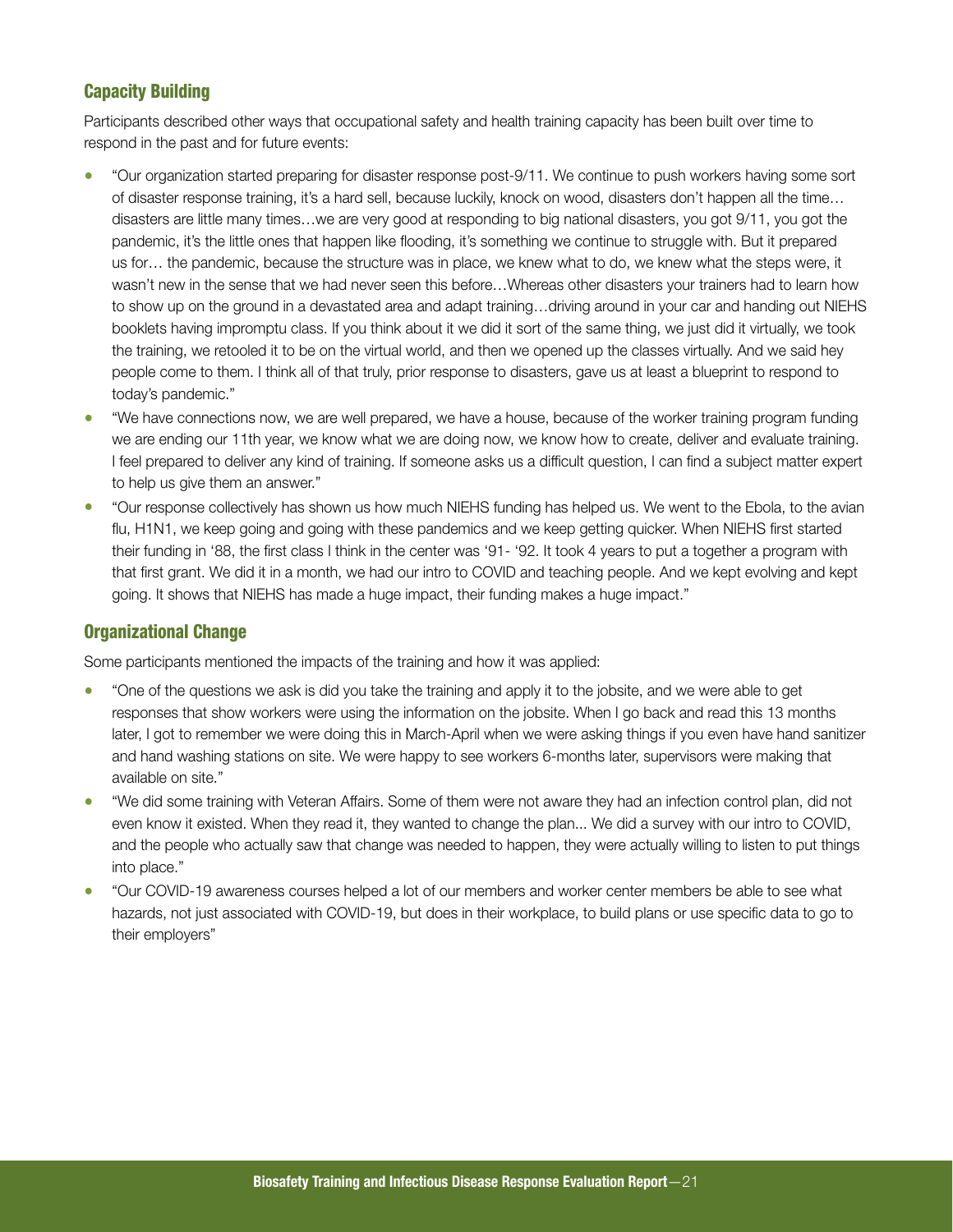### Integration into Broader Programs

Participants mentioned how COVID-19 training materials were integrated into broader training:

- "What we tried to do was embed our COVID-19 presentation in anything we could, haz-waste refreshers, to put in any kind of training. To find that 45 minutes to put it in there."
- "Pretty much on any refresher, COVID is talked about at the beginning of the program."
- "In the hazmat classes, confined space classes, the asbestos classes that we teach it drives home the point we are always trying to make to protect them from the hazards, whether it's a hard hat or a mask. It's a nice thing to build on as you're starting the training."
- "We were able to take the resiliency training that WTP put together before COVID and bring that into a palatable 4-hour zoom portion of the refresher training and it was really well received."

### Instructor and Leadership Programs

TTT and leadership programs were used to widely disseminate COVID-19 awareness and prepare instructors:

- "One thing we did was reach out to community-based organizations and especially ones we had existing relationships with and provided TTTs. Which allowed them to go provide training and information within their communities. You train 10 people; those 10 people can train 100 people pretty quickly. They are engaged and trusted in the community."
- "We were able to get the message out using our TTT courses, deliver those to our trainers who then coordinated with the NIEHS return to work outline." •
- "We did a lot of awareness training, one of our initial target audiences was our union leadership, both at the headquarters and with our local unions. Those were going to be the people who would be negotiating memorandum of understanding and collective bargaining agreements to deal with COVID. We used the training to train those target audiences first. We were able to use our program to increase the basic knowledge level of all our decision makers to provide protection."

#### Mandates and Guidance

Participants mentioned how differing guidance from federal and local agencies led to confusion:

- "Recently we had to go back and look at the materials with the opening of the country and the mask mandates. It has gotten harder now because it is so local now. It is almost like fifty different presentations because each state is still slightly different. Even what the CDC has put out has made things more confusing versus helping the situation."
- "We not only had to follow federal guidelines, but every state, that was definitely a challenge."

### Helpfulness of NIEHS

Participants described how NIEHS support has been appreciated and helpful in the response to COVID-19:

- "NIEHS did a lot for us. NIEHS had enough of a game plan to keep us going...kept everyone involved and together. Pulling off the meetings... the genius of NIEHS over the years has been to keep the whole community together, though we all have different populations. We are able to make a difference. Bringing in the clearinghouse was smart to tap into those resources."
- "There is nothing that I could say that is additional, NIEHS has been very much an advocate for what we are doing. We just got to stay on this path and keep grinding."
- "It was really valuable for us early on to get the messages from the WTP staff saying figure out how to respond, we got your back, you do what you need to do and figure out how to make it work. That was a huge benefit for us and our consortium."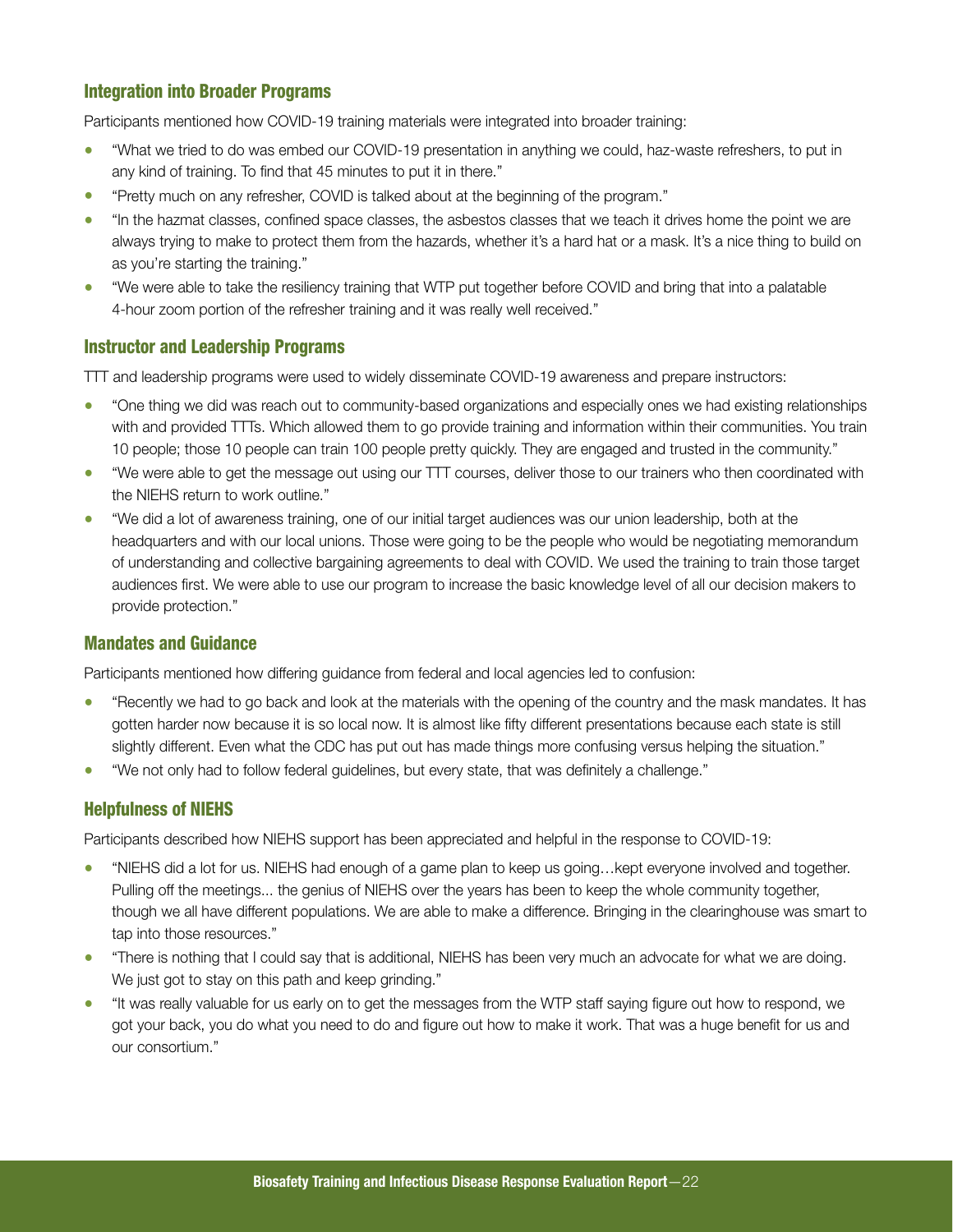### Additional Assistance and Future Challenges

Participants mentioned additional assistance needed and greatest challenges faced:

- "Those WTP grantee calls at the beginning of the pandemic were really helpful just to hear what people were thinking and what they were doing to respond. I still think there needs to be a mechanism used to spread information across the network for evolving events. I feel like the clearinghouse lags behind, that is where you put a product once it was finalized. It would be helpful to have a forum just to get together to hear what grantees are working on."
- "We also need to remember the construction workers, there was a lot of talk about vulnerable populations. But it seems like the populations that were the foundation of the grant was ignored, we don't need to worry about them. We have a wide assortment of grantees, and yes there are vulnerable populations, but they are existing populations that also need NIEHS support."
- "We had employers calling us how do we bring workers back, how do we protect the schoolteachers; how do I disinfect the copy machine buttons in my law office, lots of questions like that, a lot of the training was to answer questions like that on a larger scale. There was a lot going on and some things probably didn't get put into the Data Management System."
- "What is acceptable for evaluation?"
- "There is going to be a significant amount of people who are not going to get the vaccine, and anything you can do to address that, continue to get information out there."
- "Greatest challenge was really connecting with Native American trainees outside of the structure of an in-person by appointed time class. The access to even the information about training on hazardous materials on the individual level… just weren't sure how to generate the participation in the training we offered online compared to how we would deliver it if there was a point of contact."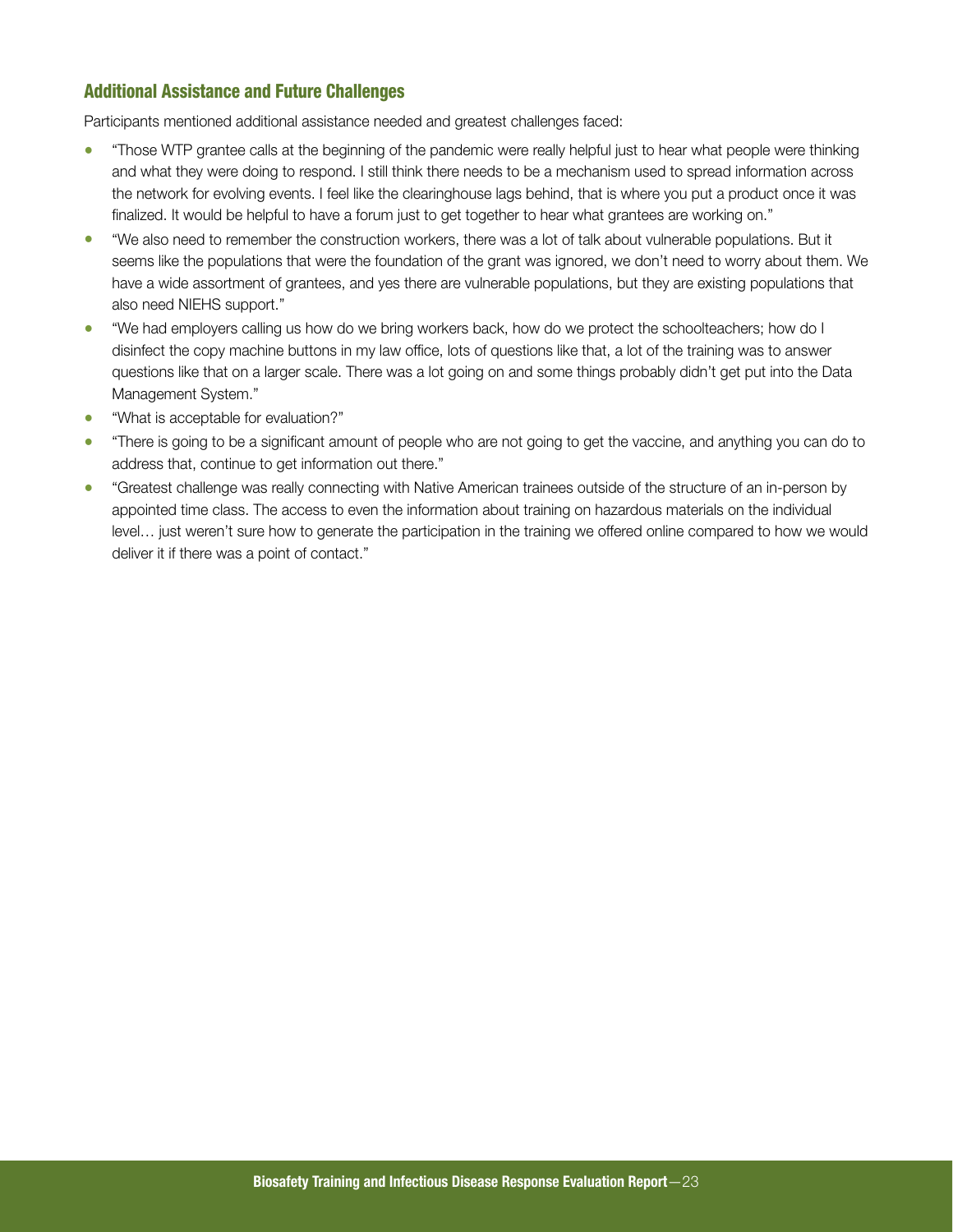Table 8 provides a joint display of the qualitative and quantitative results. The participant results in the joint display were organized by evaluation outcome topics. We found the qualitative and quantitative results to be consistent with each other.

Table 8. Joint display of grantee survey and focus group by evaluation outcome topics.

| <b>Evaluation Topic</b>                                                                                                               | <b>Survey (close-ended)</b>                                                                                                                                                                                           | <b>Focus groups (open-ended)</b>                                                                                                                                                                                                                                            |
|---------------------------------------------------------------------------------------------------------------------------------------|-----------------------------------------------------------------------------------------------------------------------------------------------------------------------------------------------------------------------|-----------------------------------------------------------------------------------------------------------------------------------------------------------------------------------------------------------------------------------------------------------------------------|
| <b>NIEHS WTP developed</b><br>resources                                                                                               | 100% of respondents agreed with "NIEHS<br>WTP developed helpful resources for<br>our organization's COVID-19 training<br>programs".                                                                                   | Grantees expressed how useful the<br>$\bullet$<br>curriculum was in responding with<br>helpful resources<br>National calls and webinars were helpful<br>$\bullet$<br>Partnerships and collaboration helped<br>$\bullet$                                                     |
| <b>Funding from NIEHS WTP</b>                                                                                                         | 97.1% of respondents agreed with<br>"funding from NIEHS WTP helped<br>increase our program's or consortium's<br>ability to train during the COVID-19<br>pandemic".                                                    | Ebola IDR helped grantees quickly and<br>$\bullet$<br>confidently respond to COVID-19<br><b>NIEHS Funding supported capacity</b><br>$\bullet$<br>building over time<br>Wide range of worker populations<br>$\bullet$<br>reached                                             |
| <b>Changes in workplace</b><br>infection control policies,<br>plans, and programs                                                     | 97.0% of respondents agreed with "our<br>NIEHS-funded program or consortium,<br>contributed to changes in workplace<br>infection control policies, plans, and<br>programs".                                           | Trainees used the training to change<br>$\bullet$<br>workplace infection control plans<br>DMS does not always capture impact of<br>$\bullet$<br>training                                                                                                                    |
| <b>Prepared instructors to deliver</b><br><b>COVID-19 training programs</b>                                                           | 100% of respondents agreed with "our<br>NIEHS-funded program or consortium<br>prepared instructors to deliver COVID-19<br>training programs".                                                                         | TTT programs were used to disseminate<br>$\bullet$<br>COVID-19 training and prepare a cadre<br>of trainers                                                                                                                                                                  |
| <b>COVID-19 outreach programs</b><br>(such as developing<br>informational videos or<br>factsheets) in addition to<br>training courses | 91.4% of respondents agreed with "our<br>NIEHS-funded program or consortium<br>provided COVID-19 outreach programs<br>(such as developing informational videos<br>or factsheets) in addition to training<br>courses". | Factsheets, podcasts, videos, and social<br>$\bullet$<br>media were used to reach workers in<br>training and education<br>Partnerships formed with non-profits<br>$\bullet$<br>and community health workers                                                                 |
| <b>Trained essential workers and</b><br>populations with high-risk of<br>exposure to COVID-19                                         | 97.1% of respondents agreed with "our<br>NIEHS-funded program or consortium<br>trained essential workers and populations<br>with high-risk of exposure to COVID-19".                                                  | Virtual training used to reach essential<br>$\bullet$<br>workers and vulnerable populations<br>with high-risk of COVID-19 exposure,<br>including new worker sectors and<br>training audiences<br>Challenges in reaching American Indians<br>$\bullet$<br>and Alaska Natives |
| <b>Integrated infectious disease</b><br>training into broader curricula<br>(e.g., HAZWOPER or OSHA<br>courses)                        | 97.1% of respondents agreed with "our<br>NIEHS-funded program or consortium<br>integrated infectious disease training into<br>broader curricula (e.g., HAZWOPER or<br>OSHA courses)".                                 | COVID-19 awareness included in<br>$\bullet$<br>refresher courses and other courses as<br>an introductory topic                                                                                                                                                              |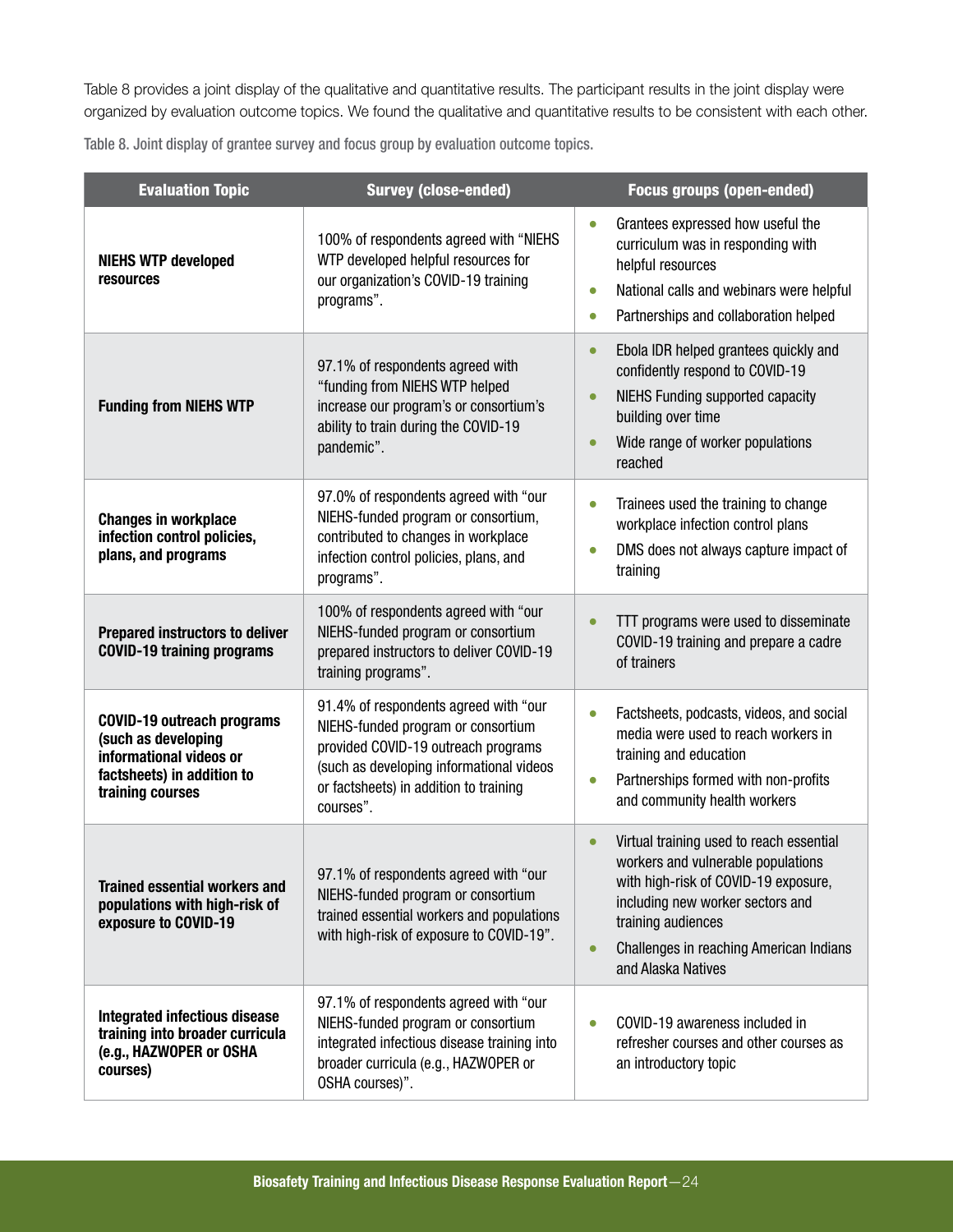## <span id="page-26-0"></span>**Discussion**

Grantees used NIEHS WTP funding to support the development, implementation, and dissemination of occupational safety and health and infection control worker training programs at their organizations or consortiums. WTP supported grantees in COVID-19 response by providing resources and a national network for partnership and collaboration to share lessons learned. Curricula developed by the WTP National Clearinghouse were helpful in some grantees' ability to adapt it for their training needs. The weekly and monthly calls, conducted by WTP during the COVID-19 response, helped grantees become aware of relevant and reliable information in a timely manner. WTP national calls and webinars supported cross-grantee collaboration to address COVID-19 by sharing resources amongst each other. Grantees would mention how WTP's resources helped develop new and reinforced existing organization and consortium interactions with other grantees. Integral to the success of the training were the resources, managed meetings, and supported grantee technical assistance provided by the WTP National Clearinghouse and WTP contractors.

Through both in-person and online training, NIEHS resources helped grantees reach a wide range of occupations, industries, and vulnerable and hard-to-reach populations. Long established resources helped programs develop occupational safety and health training capacity to respond to infectious disease events rapidly and effectively. Grantees described how the COVID-19 resources increased their confidence to respond to future infectious disease events and other disasters. Grantees utilized these resources to support online technology-based training with greater comfort, fluency, and skill. The IDR grant helped grantees respond to COVID-19 with greater significance to participants. Grantees described the need to continue such a program; having it in place allowed for a response that may not have been possible without the IDR funding.

Participants cited how the impact of the COVID-19 training program changed organizational policies and programs for infection control. For example, trainees were implementing infection control plans back at their workplaces and bringing that training to their jobsites. However, COVID-19 regulations and guidance at the federal and state level led to confusion and challenges in staying abreast of the changing information. Furthermore, outreach activities and training impacts were not always well documented, had not yet been evaluated at the time of reporting, or, in the case of outreach, did not have a mechanism to be systematically captured into the DMS.

TTT programs were used to widely disseminate COVID-19 awareness among the grantees. Trained instructors were able to train others upon return to their organization and communities. Leadership programs, for example, among union leadership, were used to raise COVID-19 awareness and implement policies and programs that were supportive of occupational infection control.

In addition to traditional in-person training, multiple methods were used to reach a wider audience of workers, such as videos, factsheets, podcasts, and social media. Partnerships with non-profits and community health organizations helped reach broader audiences, for example, in Community Emergency Response Team programs, churches, and food distribution centers. To elevate language equity and reach vulnerable populations, some grantees offered training in multiple languages. Virtual training helped to reach workers who may have never been reached. However, virtual training was a barrier for those who lacked technological resources, such as those in rural communities, and those who lacked comfort and fluency with technology-based learning. It was challenging to reach American Indians and Alaskan Natives due to limited internet accessibility and closed entry for non-tribal members for in-person training. Integration of COVID-19 awareness into broader courses, such as refreshers and as introductory content, helped to reach more workers and raise awareness.

Participants appreciated the NIEHS WTP in providing reliable and useful information and formulating a strategy in responding to the COVID-19 pandemic. Grantees cited NIEHS as an advocate in helping to develop a community approach among the grantees in addressing occupational safety and health training during COVID-19.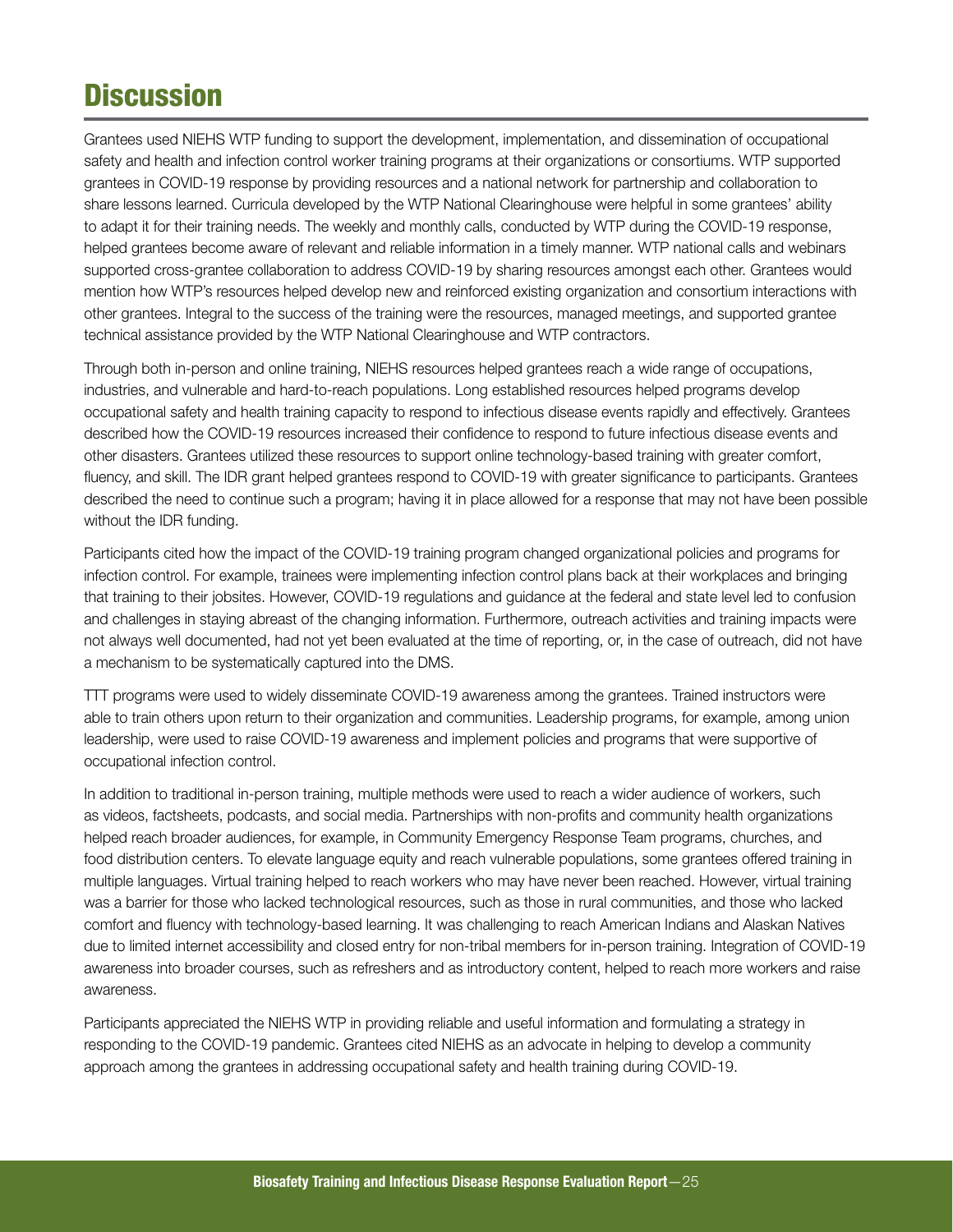### <span id="page-27-0"></span>Logic Model

The evaluation findings support the original COVID-19 logic model intended outputs, short-term outcomes, intermediate outcomes, and some long-term outcomes.10 Findings of "building a cadre of trainers" and "improving confidence among WTP funded organizations" were evident in the focus groups and grantee survey.

Grantees discussed some challenges, assistance needed, and recommendations for continuing to respond to COVID-19, and for future disaster responses. Participants suggested that NIEHS could:

- Be careful of over-emphasizing vulnerable populations at the expense of grantee traditional worker populations
- Continue to provide and build upon existing evaluation guidance
- Continue to develop and build upon existing vaccination education and training
- Continue as a platform for partnerships among grantees and for rapid sharing of information
- Facilitate recording of outreach activities that may be missed in DMS entry
- Help grantees reach vulnerable populations, such as American Indians, that had challenging circumstances for training and education during the COVID-19 pandemic

Limitations of the evaluation include:

- Because a WTP staff person and a WTP contractor were used to conduct focus group sessions, WTP-funded grantees may have been hesitant to describe negative comments about WTP's COVID-19 response in their presence. The interviewees were made aware that positive and negative comments were both acceptable, and identifying information was excluded from documentation.
- The survey and focus group participants may have varied based on the sampling plan and, therefore, could not be linked. However, since there was high survey agreement with the correct responses, and focus group acceptance of the COVID-19 response led by NIEHS WTP, it is unlikely the inability to link responses poses a large threat to validity.
- Data sources for DMS and progress reports were from 2020. The grantee survey and focus groups were conducted in Spring 2021. The time lapse in data collection may affect how the grantees responded. DMS data and progress reports from the full 2021 training year will also be reviewed in the fall of 2021, and any similarities or differences from these findings will be assessed.

Strengths of the evaluation include:

- Integration of qualitative and quantitative results was helpful to compare findings and support conclusions drawn.
- The evaluator believes this is the first study to evaluate a COVID-19 training program at the federal level, assessing how those who received grants used their funding, and how the funder supported those organizations.

## **Conclusion**

NIEHS WTP funding was used by grantees to support the development, implementation, and dissemination of occupational safety and health and infection control worker training programs at their organizations or consortiums. NIEHS also used resources, such as webinars, national calls, and forums for discussion across grantees and shared these resources with other interested groups. The support of NIEHS allowed grantees to change organizational policies and programs related to occupational infection control, and to prepare a national cadre of instructors able to educate workers on health and safety aspects of COVID-19. WTP funding and training resources helped grantees respond to COVID-19 by building organizational capacity to train and increase worker confidence in responding to future disasters. Funding dedicated to infectious disease response builds preparedness and facilitates an efficient response during a pandemic.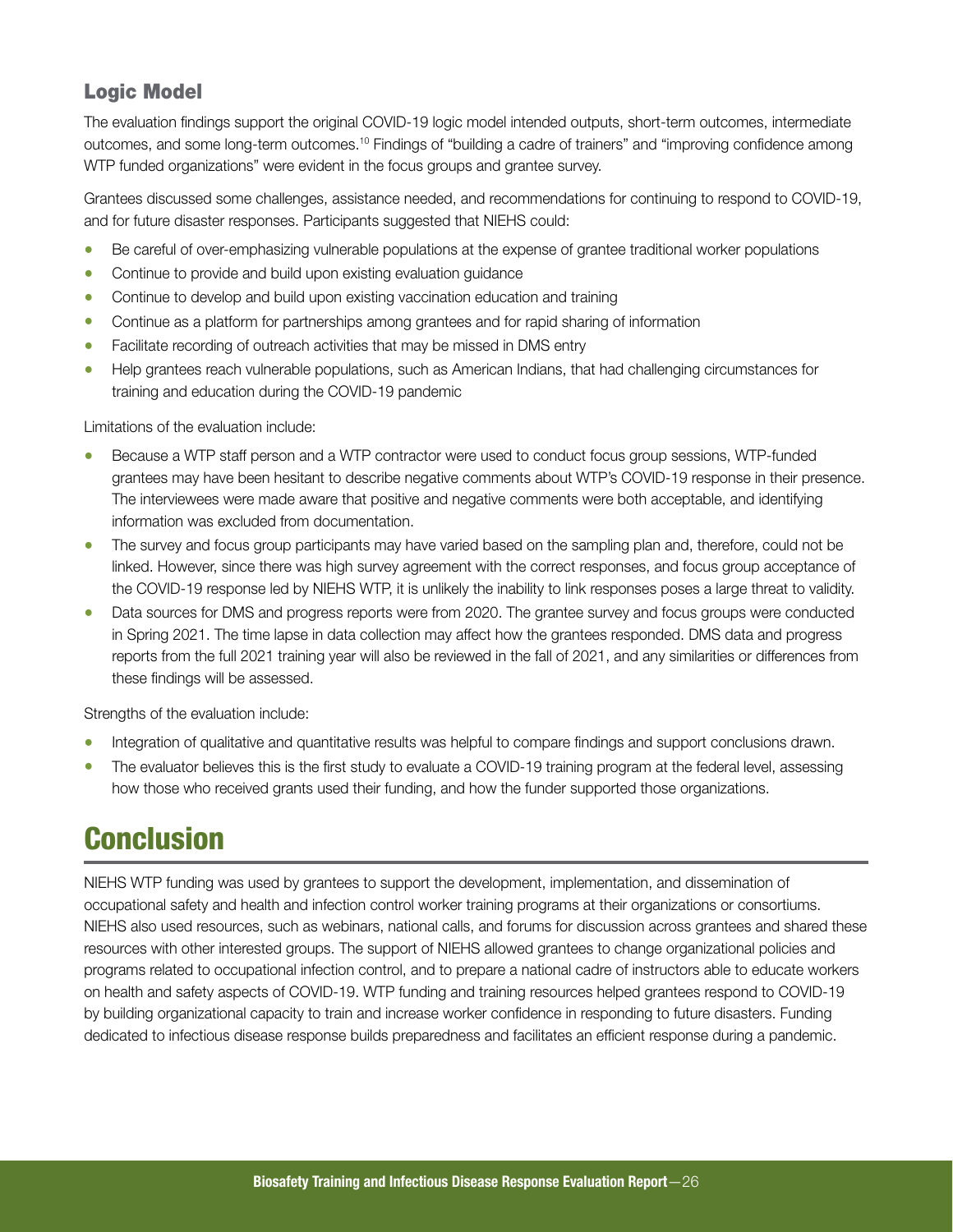## Recommendations

Based on findings, the following set of recommendations may improve NIEHS WTP COVID-19 response and prepare NIEHS WTP for other occupational safety and health training and future disasters or pandemics (Table 9).

Table 9. Recommendations from COVID-19 Training Program evaluation results

| <b>Issue</b>                                                                                                                 | <b>Recommendation</b>                                                                                                                                                                                                                                                                                                                                                      |  |  |
|------------------------------------------------------------------------------------------------------------------------------|----------------------------------------------------------------------------------------------------------------------------------------------------------------------------------------------------------------------------------------------------------------------------------------------------------------------------------------------------------------------------|--|--|
| COVID-19 program                                                                                                             | COVID-19 and infectious disease training program and materials should continue to be used, updated,<br>and incorporated into a sustained training program to protect workers from occupational exposure to<br>infectious diseases.                                                                                                                                         |  |  |
| <b>Infectious disease</b><br>training program                                                                                | Based on experiences of Ebola and COVID-19, identify sustained funding for infectious disease<br>preparedness and response.                                                                                                                                                                                                                                                |  |  |
| <b>Ebola evaluation</b><br>Perform evaluation to understand impact of and future directions for infectious disease training. |                                                                                                                                                                                                                                                                                                                                                                            |  |  |
| <b>Recovery centers</b>                                                                                                      | Evaluate the COVID-19 recovery centers for continued lessons learned and effectiveness.                                                                                                                                                                                                                                                                                    |  |  |
| <b>Virtual learning</b>                                                                                                      | Continue to dedicate program resources to assist instructors on the use of synchronous training<br>platforms, incorporating interactive sessions, identifying ways to use technology in a virtual classroom,<br>and use of hybrid training models.                                                                                                                         |  |  |
| <b>Partnerships</b>                                                                                                          | Continue to focus on developing and reinforcing partnerships among grantees and other stakeholders.                                                                                                                                                                                                                                                                        |  |  |
| <b>Vulnerable and</b><br><b>High-risk</b><br><b>Populations</b>                                                              | Continue to focus on providing training and education to vulnerable populations. For American Indians<br>and Alaska Natives, organize discussion with those populations' leadership on how to better provide<br>training during times of social distancing and disaster.                                                                                                   |  |  |
| <b>WTP National</b><br><b>Clearinghouse</b><br><b>Curriculum</b>                                                             | Continue to use curriculum, materials, and logistical support by WTP and the National Clearinghouse in<br>disaster responses for timely and relevant information development and dissemination.                                                                                                                                                                            |  |  |
| <b>Webinars and</b><br>weekly calls                                                                                          | Continue to use outreach to grantees during disasters to help the dissemination of timely and accurate<br>information and sharing across grantees, partner organizations, and subject matter experts.                                                                                                                                                                      |  |  |
| <b>Mental health and</b><br>resilience                                                                                       | Continue to incorporate mental health and disaster resilience materials into future curricula and<br>discussions on disaster responses.                                                                                                                                                                                                                                    |  |  |
| Social media                                                                                                                 | Use NIEHS and grantee' social media to provide timely information during disasters.                                                                                                                                                                                                                                                                                        |  |  |
| <b>Train-the Trainer</b><br>(TTT)/Leadership                                                                                 | TTT and leadership programs should continue to be used in future disaster response curricula by WTP.                                                                                                                                                                                                                                                                       |  |  |
| <b>Evaluation</b>                                                                                                            | Continue to support the Evaluation Community of Practice and dissemination of evaluation tools and<br>tips.                                                                                                                                                                                                                                                                |  |  |
| <b>NIEHS Data</b><br><b>Management System</b><br>(DMS)                                                                       | Revise DMS to better capture accomplishments not easily placeable in the current format, such as<br>asking what are one or two of a grantee's greatest accomplishments and allowing grantees to report<br>their outreach activities (plans underway for both). Continue to use other mechanisms to capture<br>activities and accomplishments, such as technical workshops. |  |  |
| <b>Vaccination</b>                                                                                                           | WTP should continue to produce vaccination information and resources.                                                                                                                                                                                                                                                                                                      |  |  |
| <b>Consistency of</b><br>guidance                                                                                            | In training resources, acknowledge that WTP's position of providing guidance that prioritizes worker<br>safety and health may be more protective than some federal or state guidance.                                                                                                                                                                                      |  |  |